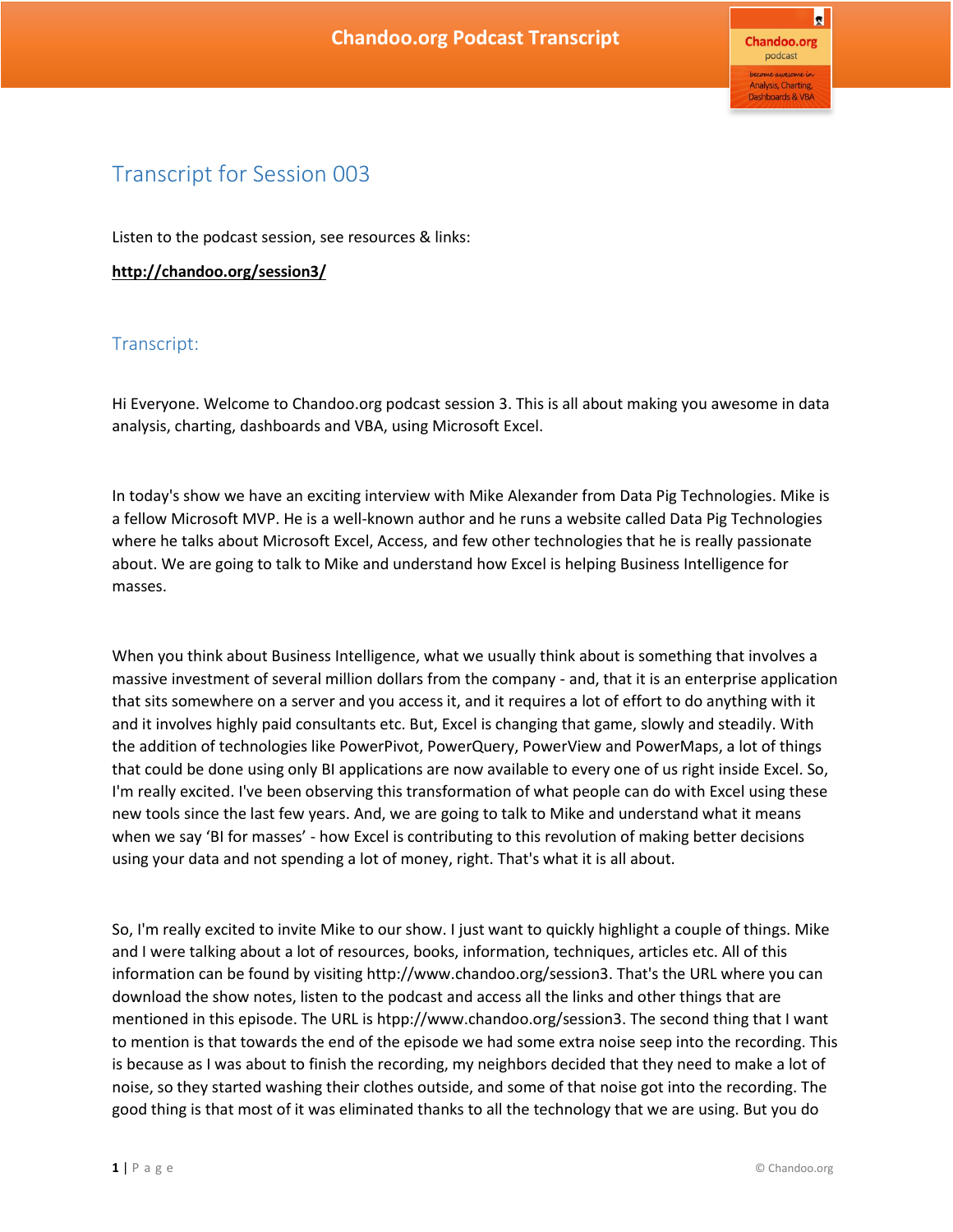here a little bit of noise, and Mike and I make some jokes about it as well! So, enjoy the podcast and visit http://www.chandoo.org/session3 to get all the resources and links that are mentioned in this episode.

Mike: Hi Chandoo, how are you?

Chandoo: I'd doing good. How are you man?

Mike: Good. What time is it in India?

Chandoo: It's about 9 o'clock in the morning.

Mike: 9 o'clock in the morning....it must be the most active time for your household.

Chandoo: Yes, it is! For those of you not getting the joke, I just told Mike that from 9 to 12 in the morning is really the most active time in our household because lots of noise is made, and the podcast can get really noisy. So, Mike, how are you doing?

Mike: Oh, very good. My kids are sleeping, so this is the best time of the day for me.

Chandoo: Excellent. My kids are in school, so I hope we have a good podcast. But, my daughter is sleeping in the other room because she is not feeling well.

Mike: Oh, she doesn't know anything about Excel anyway, so she's not interesting!

Chandoo: Yeah, that's right! So, I want to ask you one question first which I've actually really been burning to ask for several years since the time I know you, "What's up with you and bacon?"

Mike: Ah, bacon! Its two things - it smells delicious, AND it tastes delicious. There are certain things in life that smell better than they taste - coffee is a good example - it smells very good but when you taste it, it's not so good. But bacon - both tastes and smells very good!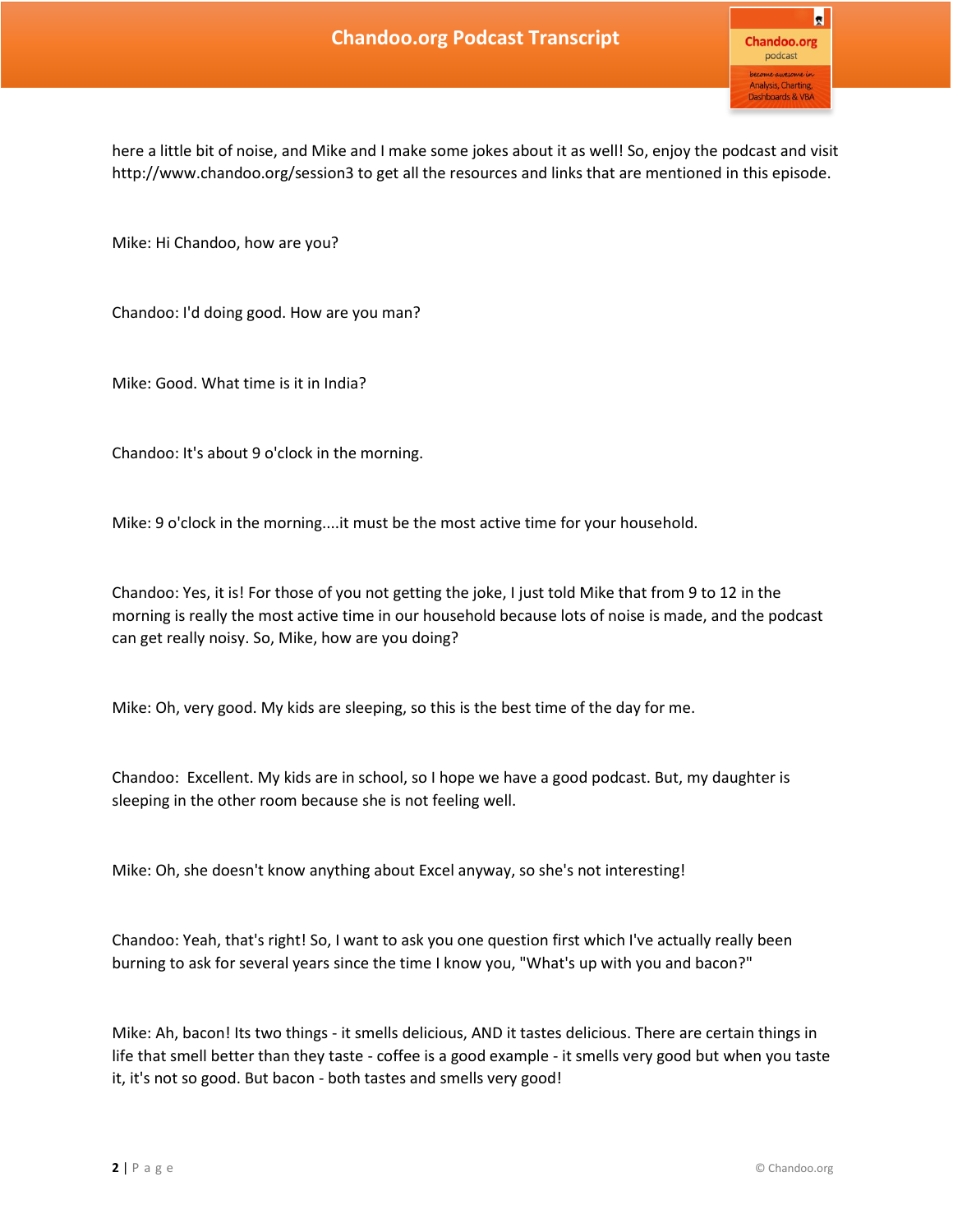Chandoo: So, how come you named your company Data Pig Technologies. Is it purely because you like bacon so much?

Mike: No...I'm fat....but, I'm not that fat! Here's what happened - I had a manager who I was doing reports for and no matter what I gave him or how much information I gave him, he always wanted something else and wanted to ask for more. And so, we used to call him the 'data pig', because he would just eat it up! It's not a very exciting story, is it?

Chandoo: Nah...It's better than why I call my website Chandoo.org, so..... That's quite interesting. And, I think, out of all the Excel websites out there when I started blogging, yours was definitely the most unique - it had Data Pig Technologies as the URL to begin with, and then your blog is called Bacon Bits....so, there's no way I could forget this!

Mike: Oh...I'm a marketing genius, what can I tell you! I never took myself seriously. So for example, where did you get your name as Chandoo - is that a nickname from college?

Chandoo: Yeah, that's my nickname. My actual name is really long. I'm sure you already know it. So, I had to pick something that is short enough for the website.

Mike: So, I don't want to get too far off from the Excel path, but if anyone who is listening to this podcast has not looked at the archives of Chandoo's blog - it is amazing. At some point in his life, he decided to turn Excel guru - which is impressive in itself because within a span of two years he's become a premier name in the world of Excel - but, before that it is just pictures of him and his cricket team, it is blog posts of him when he was drunk - and he makes no effort in separating his two lives! You're like, "I'm just going to continue this blog, but I'll make it Excel now!"

Chandoo: Yeah.

Mike: It used to be a blog for your family, right?

Chandoo: Yeah, exactly! It's quite interesting - I sometimes feel tempted to remove those posts, because....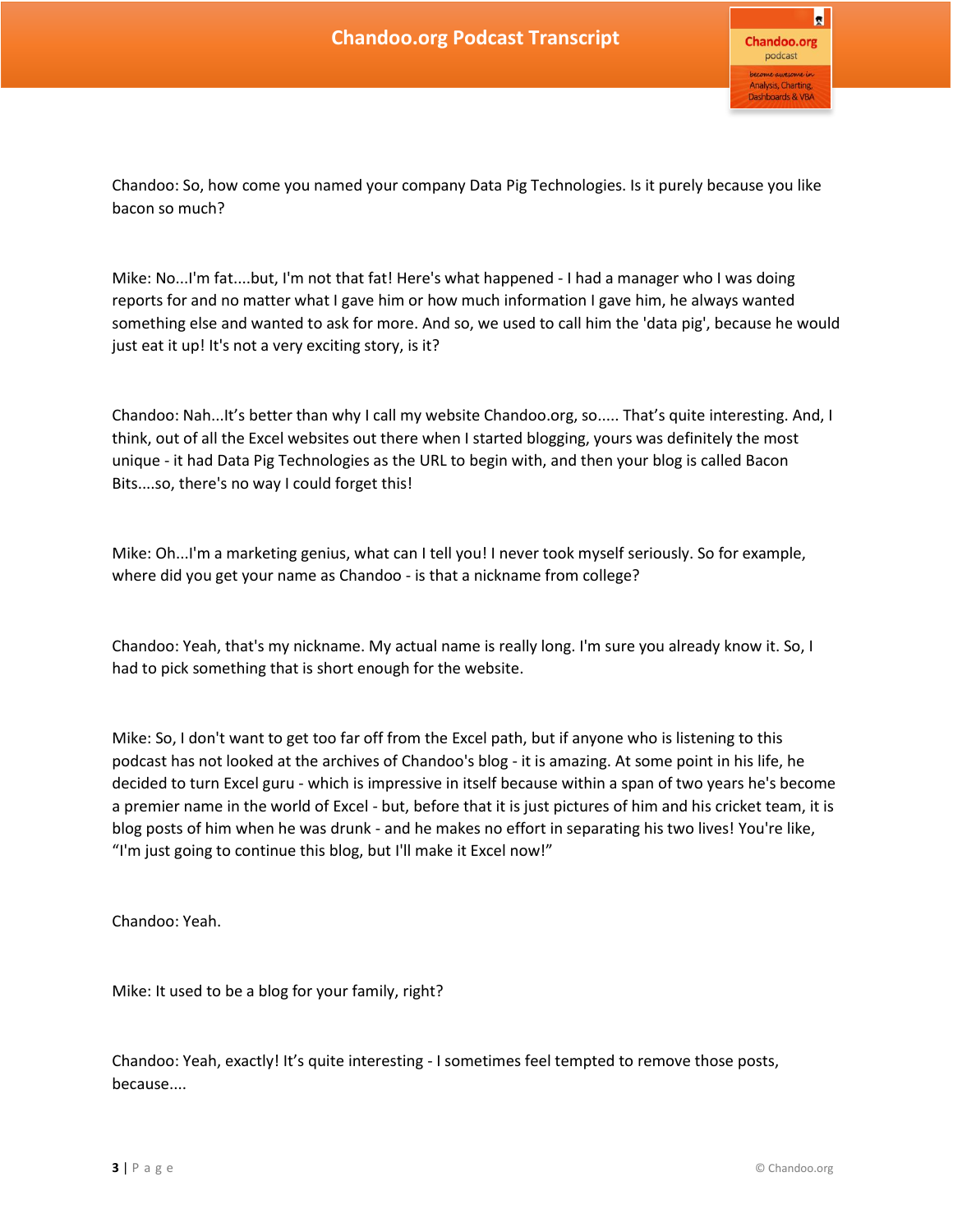Mike: No, don't, it's so entertaining. I swear, one day when I'm bored, I'm going to make a whole blog post about your blog pre-Excel!

Chandoo: In fact, you know Jeff Ware, right? He's from New Zealand.

Mike: Yes. Oh, I love Jeff, he's so funny.

Chandoo: He actually read all those archives some time back, and he sent me an email saying, "Chandoo, I like your archives, so I made an interview with these questions." And, he sent me about 15 questions. And then he asked me, "I want to interview you, and then I want to post it on your blog as a guest author!" And, I'm like, "Okay, this is just too much of self-publicity; I don't want to do this!" That's because he was asking questions like, "You used to design some cartoons, what happened to that?" And, all sorts of other things - because he dug up those archives and he found lots of interesting, weird and cool things.

Mike: I love it; I'm going to do it. Jeff, I'm going to steal your idea, that's a great idea. Look, if there's anybody who hasn't looked at the archives for Chandoo, look at them. It's deliciously funny, it's amazing. There are a few that are choice and I'm going to pull them out one day and put them on my blog - just to lambast you!

Chandoo: Okay, Mike. So that's quite interesting. Now, let's move on with the interview. And, so I want to ask you, before we move on to the 'Business Intelligence for masses', which is our topic for the day - I just wanted to quickly find out from you what you're doing these days. What are the various projects that you're working on?

Mike: So, I'm glad you asked - what I'm doing is - I've just finished a book called "Microsoft Business Intelligence tools for Excel Analysts'. It's really a book that I've put together with a couple of old friends of mine, and the idea is "listen, it's a new world of Excel, things have changed, no longer can you just survive on these spreadsheet skills." Anyone who wants to be successful is going to have to get familiar with other concepts like relational databases and analysis cubes, because Excel has been thrown into this world of BI, and Microsoft has introduced all these tools that have tendrils and all these roots directly into Excel, because Excel has become their choice as their self-service BI platform. So, Microsoft 'Business Intelligence for Excel Analysts' is really just a book that will give someone who really wants to put their foot into the world of BI from an Excel point of view, some review of the different tools in the BI stack, and what each of them can do. We don't get too deep into things like dacks or the M-language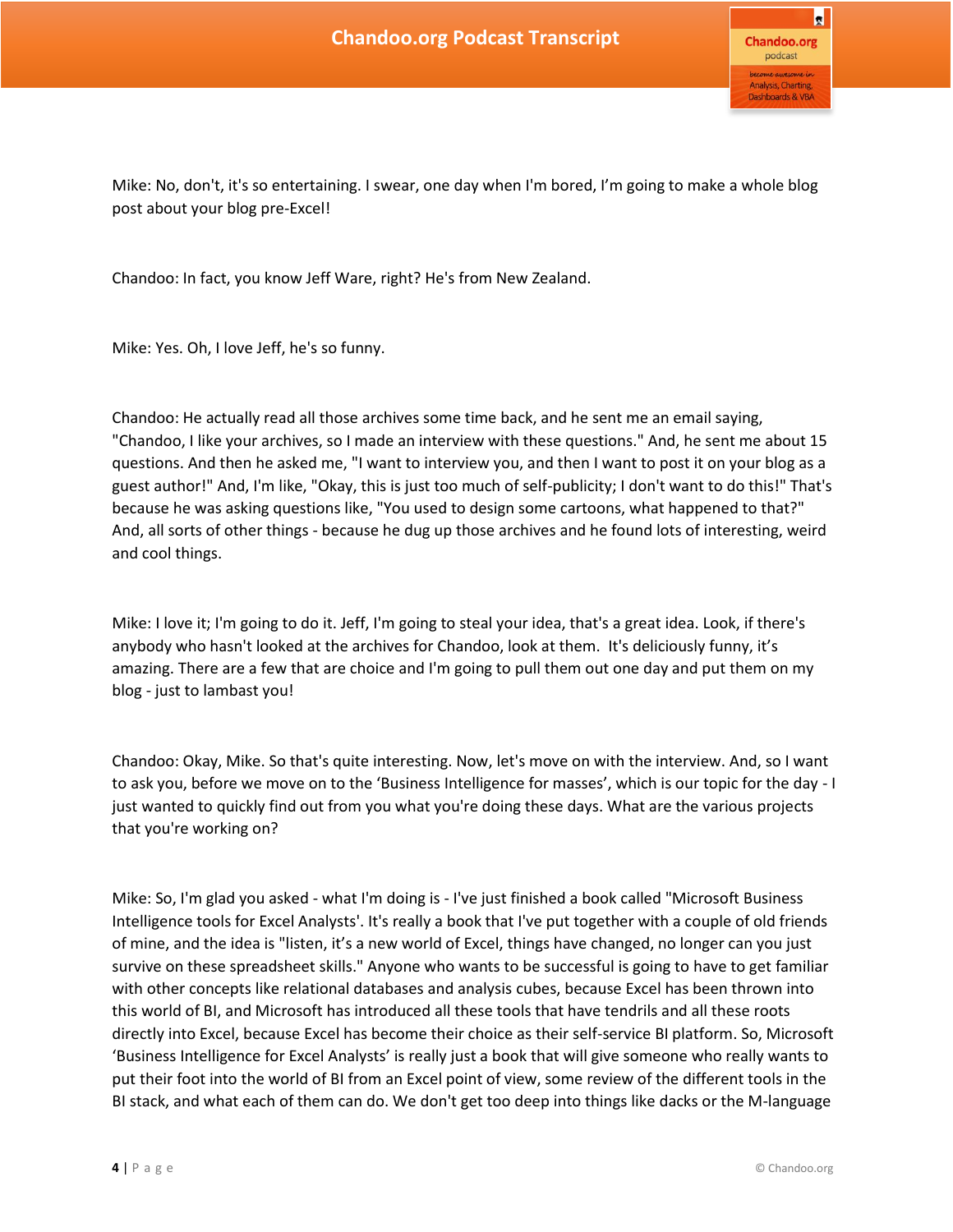for PowerView, but we give every tool in the Microsoft BI pack a pretty solid review. And just kind of get the users a step up. Another thing we're working on here is – Dick Kusleika of 'Daily Dose Of Excel' and I are writing a book of '101 ready to use formulas' and it's kind of a sequel to the '101 ready to use macros' that we did couple of years ago. So, those are the two things I'm working on now, and of course I'm also working on some adoption papers for my children - I'm going to give them away!

Chandoo: Okay! I think once you're through with that, I'll probably take your help when I draft adoption papers for my kids! I think it's so much fun having kids and putting up with all their quirks.

Mike: Now, are your kids old enough for Excel yet?

Chandoo: Not yet. They're old enough to know when I'm working seriously on Excel, and disturb me!

Mike: I'm amazed at how little my children care about anything I do.

Chandoo: Interesting! My daughter was really surprised today - when I was actually getting them ready for school, I told my son, "You know, rush it up, because I have a meeting coming up." And, my daughter said, "What? You have a meeting, where will you go?" So, I told her that I need to go and lock myself in the office room because I have a meeting. And, she wouldn't believe me.

Mike: Do you drink tea, or coffee?

Chandoo: Both. I get some coffee in the morning, and I have tea in the evening.

Mike: Are you a vegetarian?

Chandoo: No, not at all really! That actually reminds me of one small story that I must tell you. When I was in Cleveland last summer, Bill Jenin – 'Mr. Excel' himself - happened to visit our apartment. He was driving from his house to Rob's house, and on the way he stopped at our place. He was dropping off a few things at our apartment. We were having tea when he arrived, and I invited him to join us. Bill agreed, and we made some Indian style tea. That was probably the first time that Bill had tea with milk in it, so he was really surprised and taken aback, and asked "what is this....is this tea!" Since he is very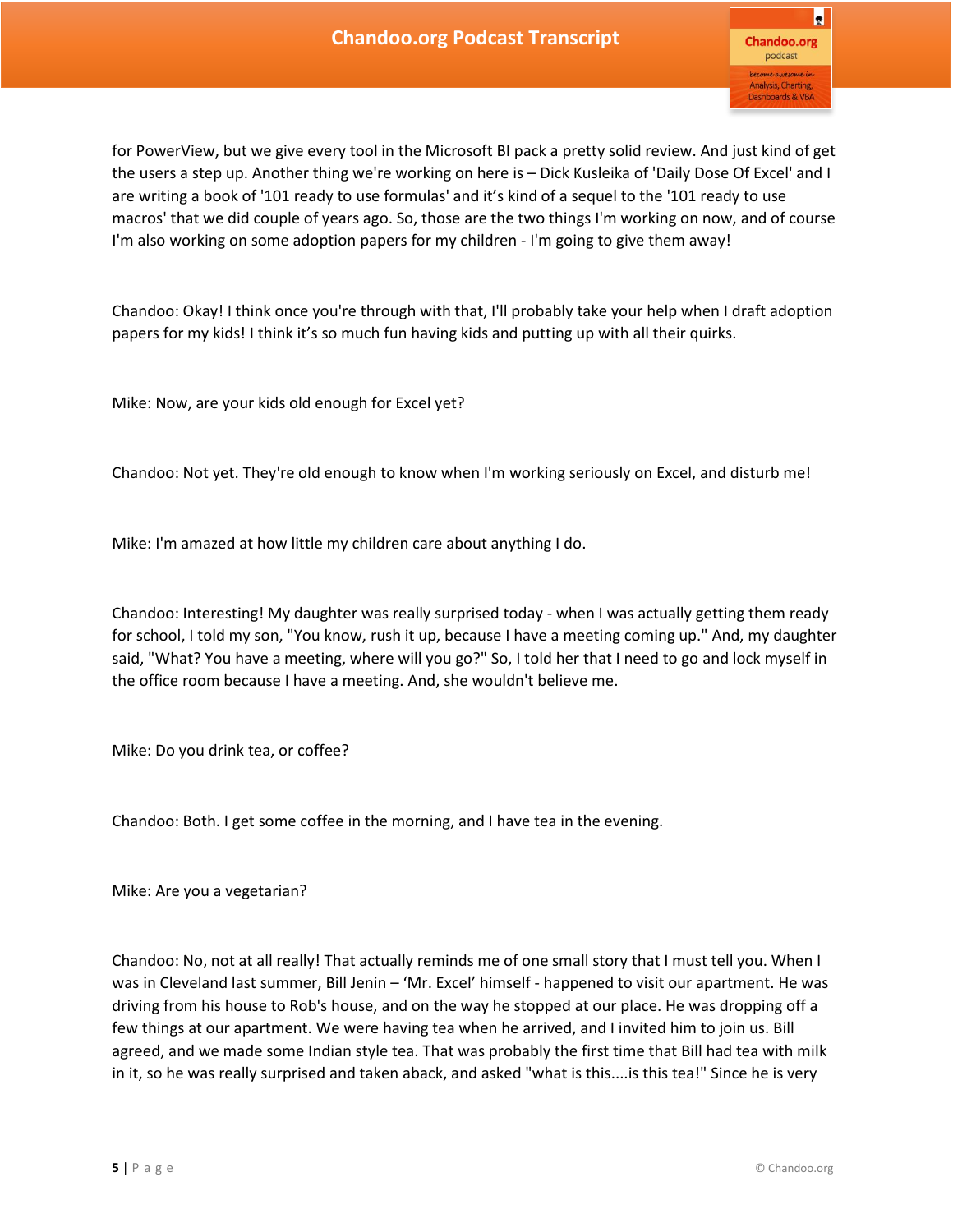polite, he had the tea, but later at Rob's house he told me that it's the first time he had tea with milk in it.

Mike: Really? That's funny. I've had tea with milk, but the reason is because I'm such a fat pig that when I go to a coffee station or a break-room and all they have is tea, I look for the creamer (or honey whatever they have) just to add something else to it!

Chandoo: Okay, now I want to go back a few steps and talk a little bit more about your book that you mentioned. You said you've completed it - is it out, or is it still in production?

Mike: Oh, it's still in production. I think it hits Amazon on April 23rd or something to that effect.

Chandoo: Okay, excellent.

Mike: So, they're still working on getting all the technical errors out of it,

Chandoo: Okay.

Mike: I'm joking!

Chandoo: What was your last book that was published?

Mike: The last book, I believe, was 'Excel Reports and Dashboards'.

Chandoo: Okay. Did you make an update to it, or was that the first version?

Mike: We had a second version. The second edition came out about a year ago. In that edition we added a few more things - PowerView, a few words about 'Tables - best practices' and things like that.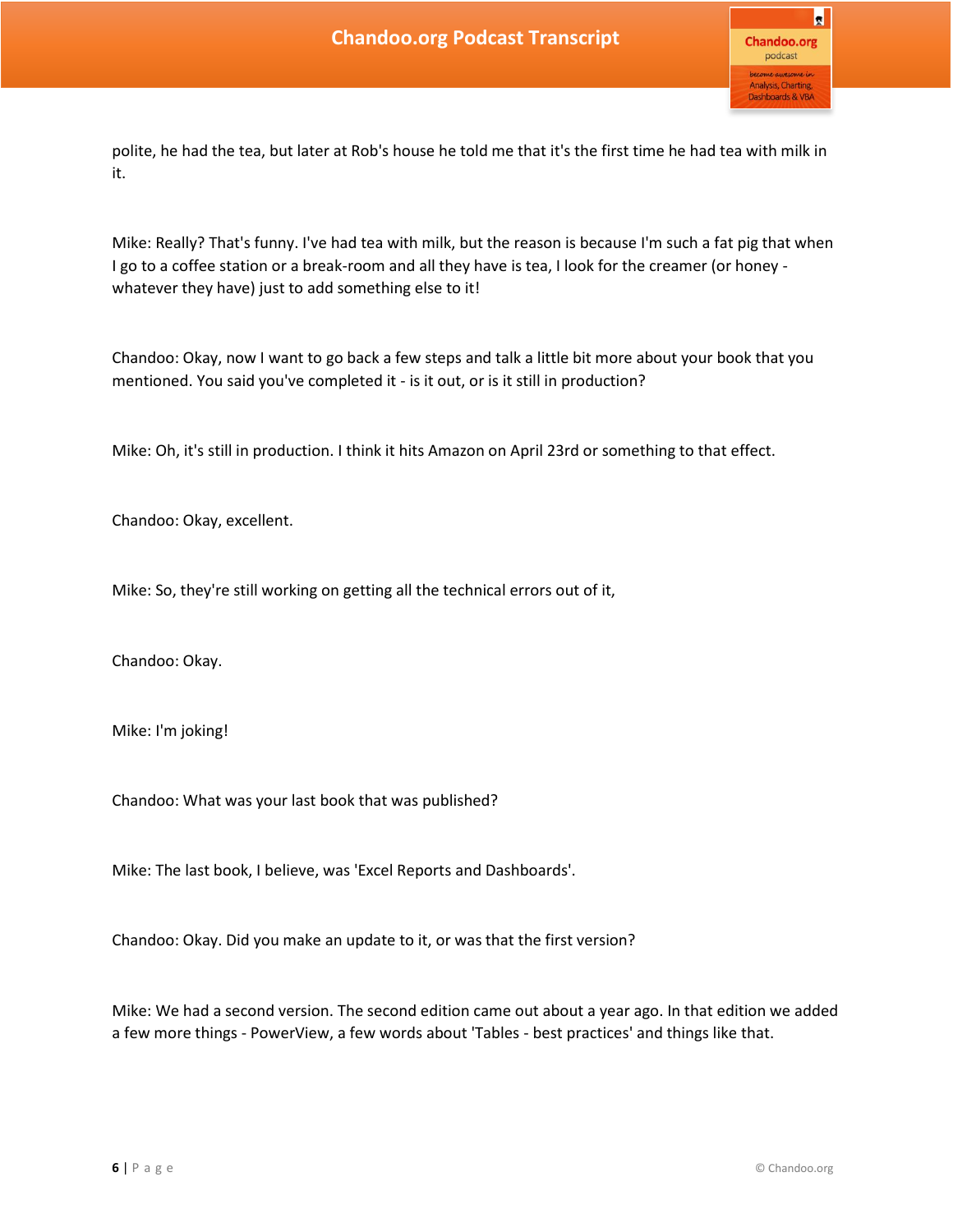R **Chandoo.org** podcast Analysis, Charting, **Dashboards & VBA** 

Chandoo: Oh, excellent. I think that's the book I was aware of. I'm really happy to hear about your new book on the Microsoft BI technologies, because I feel they have a lot of things - and although there are a lot of good books on PowerPivot alone - when it comes to other technologies - providing a comprehensive picture about all these things and how they link to each other, what they do, and how they help you when you want to put up a BI solution, is something that (in my opinion) is probably missing. Maybe I haven't looked enough, but that's what I feel, and I'm sure your book will help people understand how these things fit together.

Mike: Yeah, I hope so. I think you're right. It was maybe (I think) PowerQuery - which used to be called Data Explorer - was out a year before I knew about it! And then, once I wrote a little blog post about it, and most people didn't even know it existed, including even some of the bigger Excel users out there. And so, Microsoft has this way - you know these technologies aren't finalized - I understand that they are in preview - but there are things out there that people miss. For example, there is a data mining tool add-in and some people know about it - but this data mining tool add-in is a SQL server driven data mining tool. It's an add-in for Excel, and it is an amazing tool. Think of it as data analysis tool-pak on steroids! It connects directly to analysis services; you can do very complex analyses like cluster analysis, shopping basket analysis, and things of that nature very easily. - And it comes out within a second. That's in the book, but most people don't necessarily know about these add-ins.

And I think you're right. - Here's what happens to a person using Excel as part of their living - they go to work, and they do their things that they have to do. And, of course, while you're at work you have problems that you have to solve - and necessity is the mother of invention and all that - so, you go and search online, you go to Chandoo.org or you go to 'Bacon Bits' or whatever and you get what you need. But then, you go home and you kind of forget about Excel. Only the mad men - crazy people like us - sit in our closet with our boxers and dirty undershirts - and just sit and look up Excel with our black socks on! But, most people don't do this kind of research. So, I think it is important for sources like yours, or sources like Bill's, Dick's and Debra's to start bringing out these things. And if I can help connect all the dots through this one book, then I'm glad I could do it. I don't want this to sound like a giant plug for the book - it's not even out it, so please understand.

Chandoo: Nah, that's fine. I think me and most of my readers would be happy to read this book. And you're really right - in fact, early in my career (when I was working as an analyst), my boss called me one day and said, "Can you figure out a mechanism to segment all our clients based on some sort of demographic profile?" We were an IT company, and we had hundreds of clients. And, from a senior manager's perspective, they used to feel that all the clients were equal, based on the reports they were getting. But that's not true, right? These clients had to be segmented into different classes, so you could actually tune your strategies for different classes of clients depending on what they do and what they're looking for. So, I got all the data into Excel, but then I didn't know how to segment them. I mean, I had the basic statistical and theoretical knowledge of how people or customers are segmented, but I didn't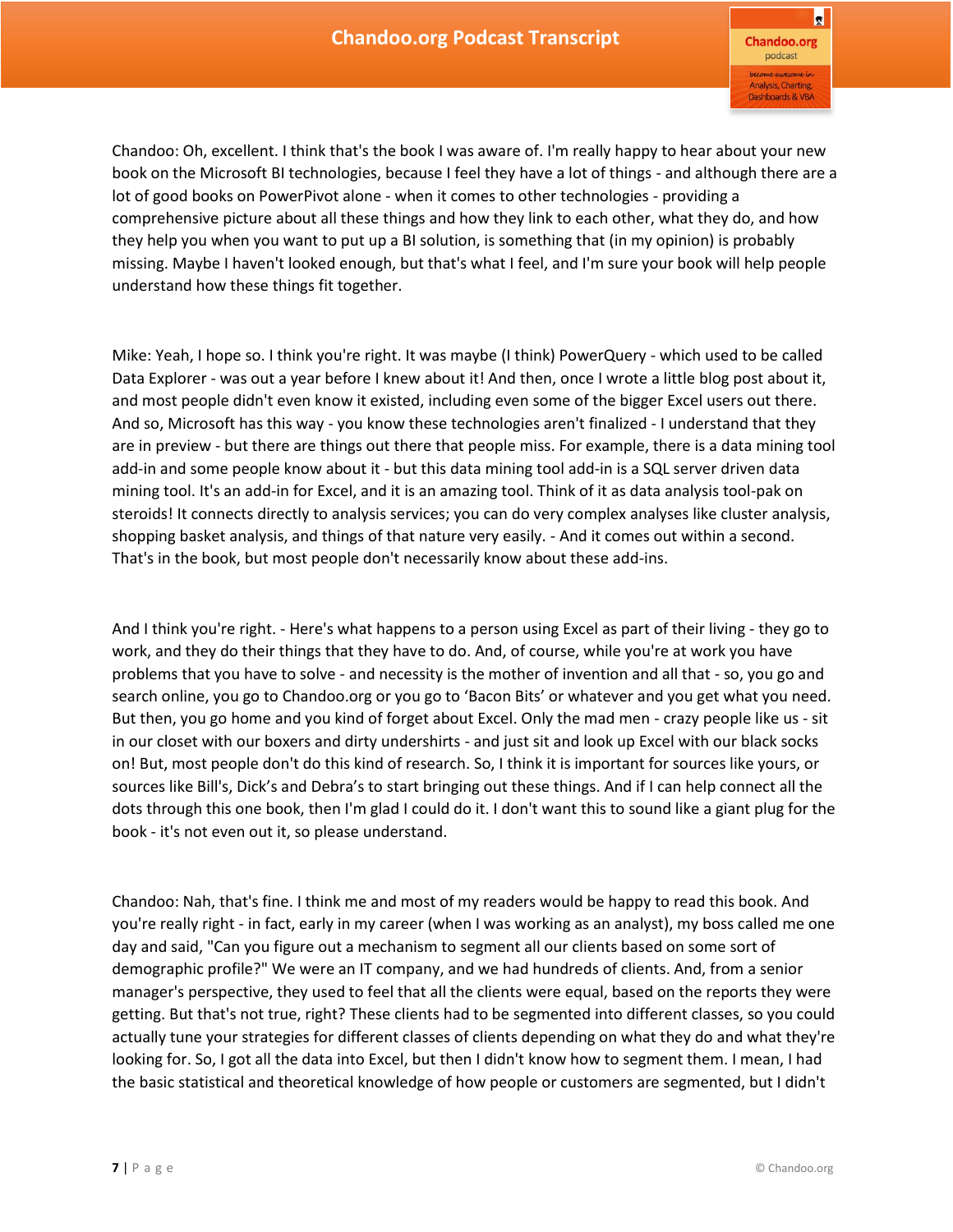know how to do that in Excel. So, I searched quite a bit and I ended up using an add-in to do this segmentation that kind of clustered customers into different buckets based on demographics.

Mike: Really? Do you remember what the add-in was called?

Chandoo: I don't remember because it was almost 8 years ago, but I can look it up, and I'll put a link to that in the podcast notes. But, it sounds exactly like the Microsoft data mining add-in that you have mentioned just now. Maybe they acquired it or something like that.

Mike: And, so, I'm embarrassed to say that the data aligning add-in came to my attention maybe 6 or 9 months ago. I know it's been out there for a very long time, and it's just that you don't necessarily reach out to other things. And, Microsoft has all these great, cool add-ins that are available but we just don't know about them. But, in any case, the SQL server data mining add-in is an amazing tool. It helps you do things like the cluster analysis. And, what most people may not know is that when someone asks you to do customer segmentation - what do you do first? You basically go to segment them by revenue, and maybe line of business and then cities, date etc. But there are so many other factors and variables, that you cannot possibly do it without some sort of an add-in, especially if you are not a statistical analyst, right.

Chandoo: I totally agree with you. In fact, when I was doing my MBA, this was part of one the projects in our marketing class, and we used a special software just to do this work. We used something called SPSS. I'm sure you must have heard about it. And, they had some built-in functionality to do the cluster analysis. Anyway....I think we are talking too many technical terms.

Mike: No, that's okay.

Chandoo: So, we used that, and when I started working in my work-place, they didn't have any licenses for SPSS. All we had was Excel, and then if you wanted, you could write the VBA code for it. And, it sounded like such a complex thing to develop VBA code for segmenting customers.

Mike: Yeah. The good thing is that the SQL server add-in that Microsoft has is free. It's free as long as you can connect to an L-Analysis services cube - you're good to go.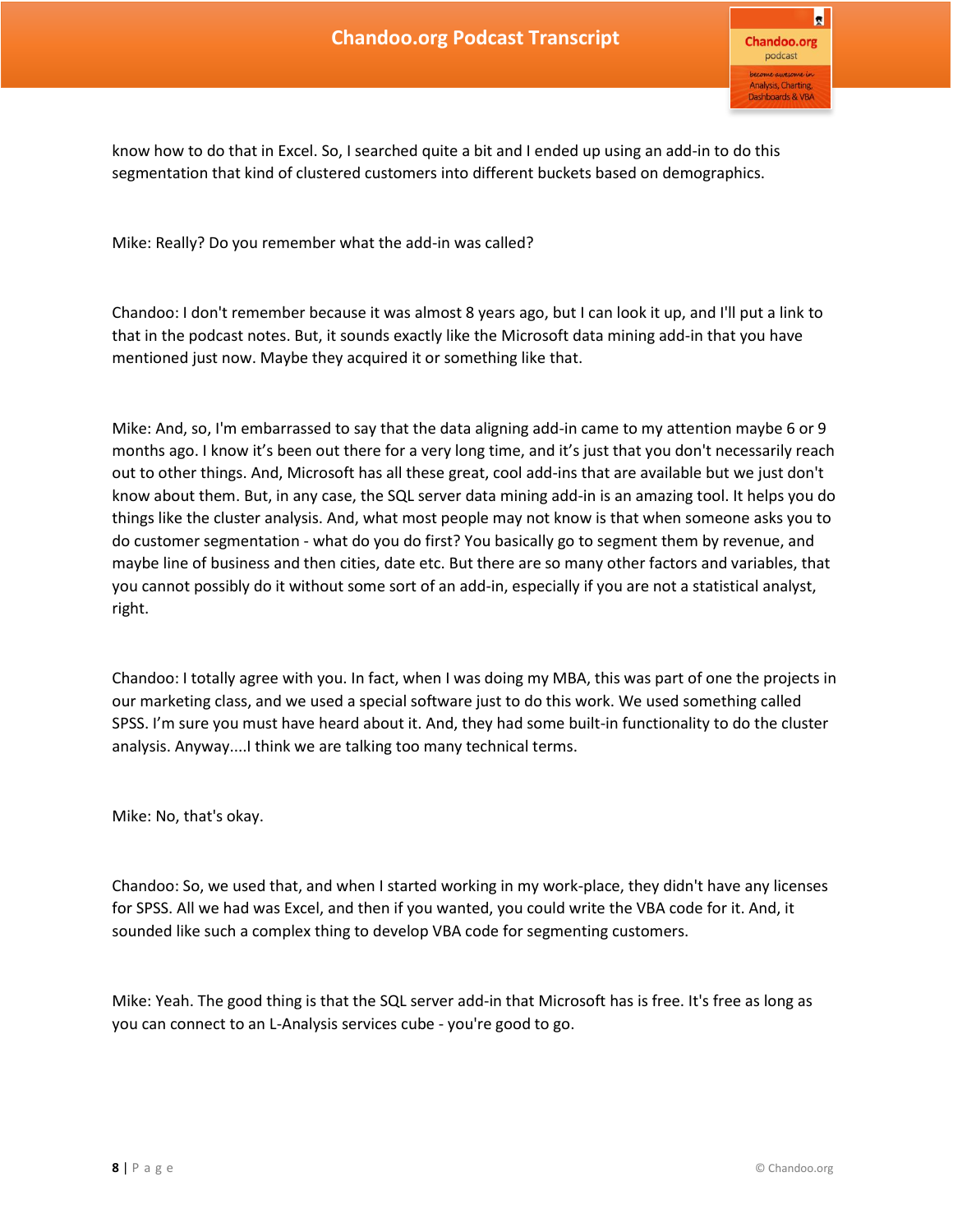Chandoo: Okay, excellent. I will mention a link to this add-in, as well as the one I was talking about - I'll look it up, and if I can find it, I'll include a link to that also in the podcast notes. So, the first thing that I want to ask you when it comes to Business Intelligence is - you know, the word Business Intelligence is such a big jargon word, that if you walk up to a random person on the street and ask them, "do you know what business intelligence is?" - Most likely they'll just give a common sense answer, rather than what it really means. So, I want to ask you because you're writing a book and you conduct classes and all that. Can you explain what BI really is for an average Excel person? - What would they consider BI to be in their world?

Mike: Yeah. Well, that is a great question. Here's what happens - when you ask somebody about BI, it depends on who that person is. If you are in IT, you'll say something like "well, it's a set of managed enterprise reports that live on a managed SharePoint server that provides information for users, right." Or, if you're an Excel analyst, you'll say "well, it's a set of reporting that I can give to my manager based on which he can make decisions." There won't be any mention of enterprise, or larger BI tools. So, the IT person is mentioning these big ERP systems - like a set of managed SQL server analysis services, SharePoint, SQL server, reporting services; and then the Excel guy is saying, "Well, it's a set of reports that I can pull together using Access, Excel or whatever I have in my control, and give it to my managers." So, there's a huge disconnect there, right? Two sets of people looking at BI kind of the same way - but kind of not the same way, right. And, if you're an Excel analyst, you got to be thinking, "Every time I create a report, isn't that BI, right? Isn't that intelligence of some sort, right?" I could create a 'top ten customers list' - that's technically BI. Right?

Chandoo: You're right.

Mike: It depends on what you're going to do with it. You know, it's amazing - there are some clients I've done work for who you create one pivot table for and they swear you're Bill Gates' son! You're like this amazing thing, especially if you have a pivot table and you tell them, "Hey, by the way, if you double click on that number inside the pivot table, a new sheet pops up." And, they're like "aaaahhhh!!!" And, of course, you're not going to say that you didn't invent that, right?! You kind of puff up your chest like, "Yeah...that's extra...that one's free!"

Chandoo: Ah, I totally agree with you! I don't do so much consulting, but I still remember the moments when people saw these kinds of things that are part of Excel and they're like, "Wow, you can do that?"

Mike: Yes, it's amazing. And, my point is this - so, to that customer, that one Excel pivot table meant everything to them - because that's the best that they've ever had. So, when you say "What is BI" - BI is whatever gives value to that particular person. If that thing is a pivot table (that we've done a thousand times and every IT guy yawns at), that's great. - For that customer, that IS BI, right? And, we all have had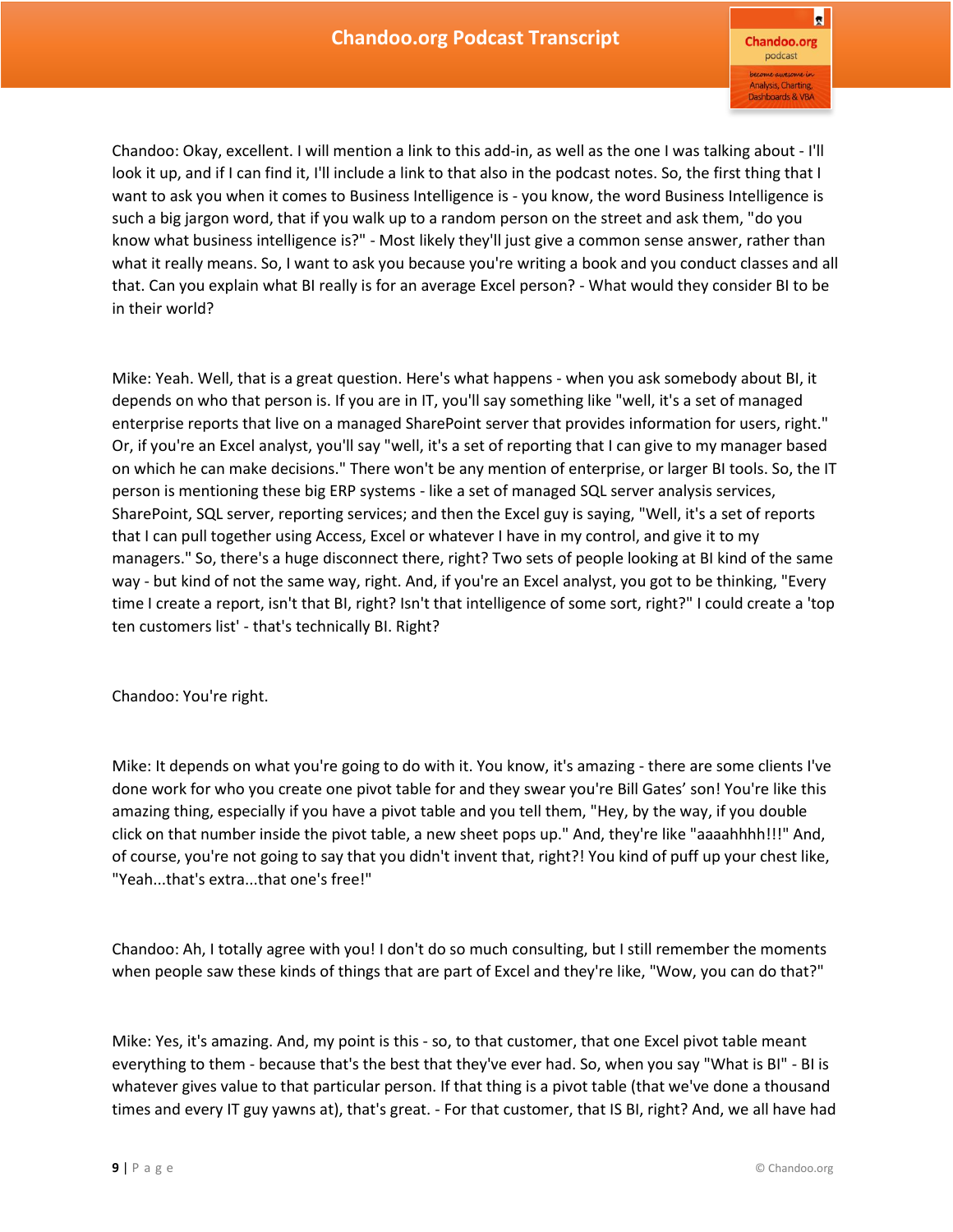those experiences where you get hired for a job and they're talking about how they need an Excel analyst - you go in there with your Excel skills and the next thing you know is that you're promoted in six months because you went to Chandoo.org and you get these dashboard tips and tricks, or you went to Dick Kusleika's site and you got this piece of code with which you developed this form. - It's an amazing feeling, and it's amazing because you realize that whatever you think is 'reporting' or just 'simple reporting' - it could be BI. So, that's kind of it. I feel like I am rambling.

Chandoo: No, I totally agree with you. It's a very liquid term. You can use it any context and it can mean different things to different people. It's just like the word 'dashboard' - for someone like Stephen Few, a dashboard has a set purpose and meaning. But, for somebody else, it could just be a pivot table or a bunch of data with conditional formatting on it. - That could be dashboard for them. So, I totally agree with you.

Mike: Yes, absolutely. And, if my client says, "I want a logo in the upper left hand corner" - and they're paying US dollars - I'll be anything you want!

Chandoo: Yeah!

Mike: Let me put that up there for you, right. Because the value is to them what the value is to them. So, if they say that that's their version of BI, then let that be it.

Chandoo: I totally agree with you. So, in that sense, I think Excel is also a really ideal platform for doing this kind of BI because Excel itself is just like a massive sandbox. You can make anything in it. You can make the ultimate complex thing on the other end of the spectrum that even connects to an enterprise system and does all those fancy things. Or, you can make a simple 'top ten customers' pivot report. And, Excel can cater to both of them with the same ease and the same sort of elegance. So, I find Excel to be in the right location when it comes to the new wave of interest, curiosity and fashion towards Business Intelligence applications. Do you agree?

Mike: Yeah, oh yeah. So what you're talking about there is the flexibility; Rob Collie had a brilliant post a few months back about the reason Excel is better than the other BI tools because of the grid. The grid being inside of that mechanism we call Excel is the thing that ties everything together. I'm going to try to get through these thoughts and make sense here in a second. So, when you talk about flexibility right, what you're really talking about is your ability to say, "Hey, I want to make this thing as complex or as simple as I need to make it." And so the differentiator between Excel and some of the other BI tools like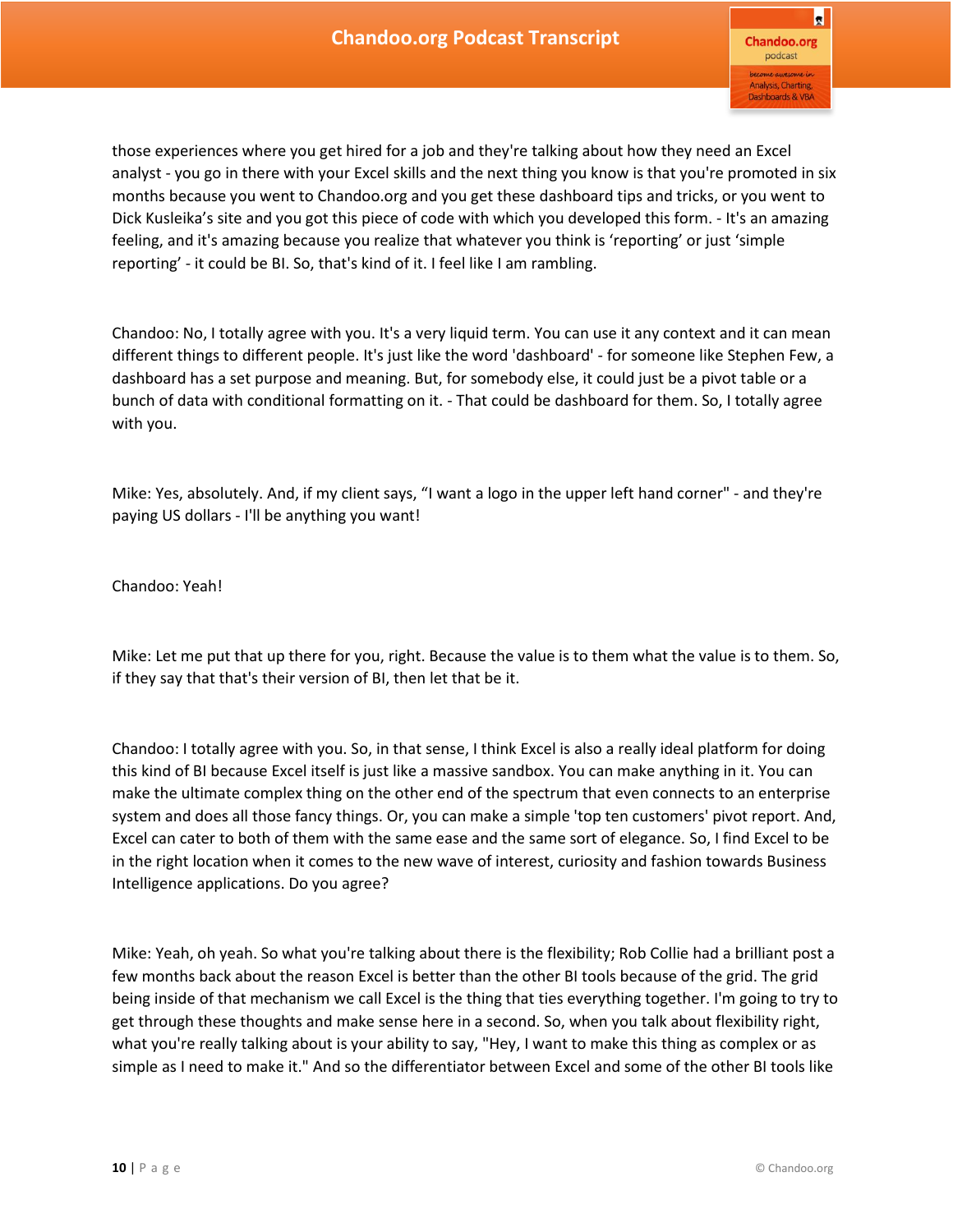

Tableau and ClickView is that you can apply whatever skill level you need to it in order to make it work. And, well.....in any case…… I'm losing my train of thought.

Chandoo: I remember the article from Rob's website and I'll link to it in the podcast notes. And, I totally agree with you. - In fact, when I was in Cleveland this last summer, Rob and I spent many evenings where we would just talk about these things. And this train of thought - that Excel really has a lot of flexibility - is something that we would constantly talk about. In fact, if we go back to our discussion about how BI is viewed differently by different people (an IT person would view it as an Enterprise thing whereas an Analyst would view it something like an Excel report) is something that we also talk about. In one his presentations, Rob had this huge mountain in the middle and he had few people on either side of the mountain - it's the same mountain, but different people are approaching it and viewing it in a different light.

Mike: Yeah, sure.

Chandoo: And the mountain there is really what Enterprises want, because they want to use their data better to make good decisions. So that's what the companies want. They don't care whether it is a pivot report or PowerPivot or PowerView - it doesn't matter as long as they are making good decisions based on their data. That's all they need. That's what Rob also mentions.

Mike: Yeah, I love that analogy about the mountain. One of the things that I would point out is - on one side of the mountain you have (I think this is what Rob meant and this is how I see it) your IT folks people whose charter is to manage the IT; and the other side of the mountain is the business. And one of the things that have come up in the last few years in the world of BI is this notion of self-service BI. And that's the thought I was trying to go for before. So, because of Excel's flexibility it is a prime candidate for the platform for self-service BI. And what self-service BI basically means is, "Why can't I get the data sources I need myself? Why can't I take these data sources and integrate them myself? Why can't I write these data queries and these ETL processes myself?"

Chandoo: Yeah.

Mike: And this is where Excel has gone. And this is where the world of BI is going - it's this notion of selfservice BI. And that's why the flexibility of Excel makes it ideal for that platform.

Chandoo: Yeah.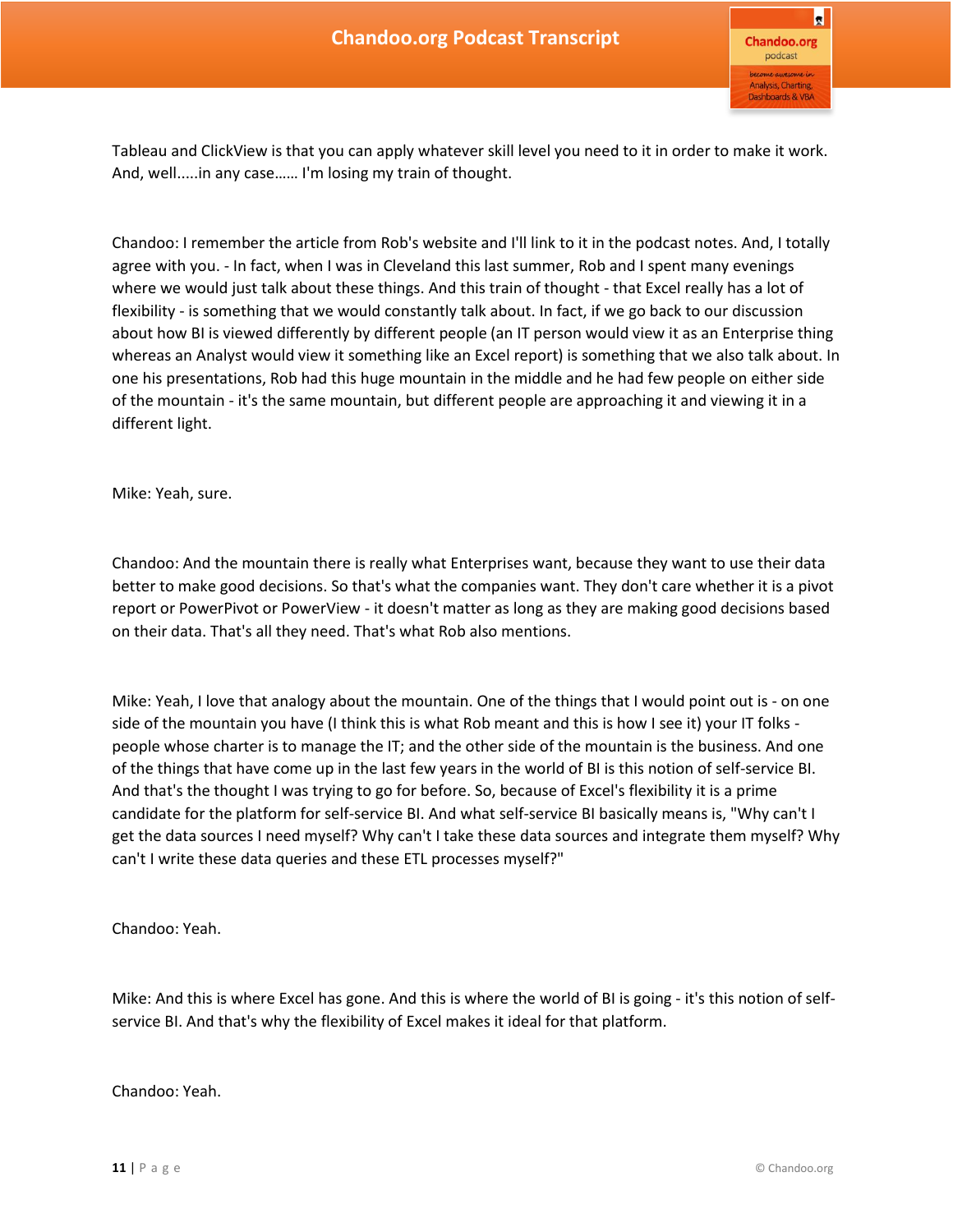Mike: For the last few years we've all had this struggle right. You have IT that's strapped on resources and time and so anything you ask them for takes a very long time, right. And then you have these source systems that you may or may not have access to.

In the past you had these little rogue operations in companies, which fly under the radar, creating these very cool Excel tools - I call them 'ham and egg operations', right! These 'ham and egg operations or skunkworks' kind of operations build these amazing things under the radar, right. And so with this new self-service BI platform paradigm we don't have to do that anymore. We are actually getting tools for us and this is actually where the new BI stack comes in - PowerQuery, PowerView, PowerPivot. And this is why it is so important for analysts who haven't really embraced that new stuff (for example Rob's PowerPivot classes are so valuable because you can have all the Pivot table training in the world and all the skills you want in charting) - but these are the days when getting into that new realm of some of the BI tools is more important than ever for Excel analysts.

Chandoo: I couldn't agree more with you. This is something that I am witnessing myself - and, whenever I talk in public sessions, or whenever I email anybody who is using Excel for serious things - this is something that comes up all the time.

So I think it is time for us to talk a little bit about what are these BI capabilities that Excel has that makes analysts lives so easy. The things that quickly come to my mind are PowerPivot, PowerView, PowerQuery and PowerMaps. These are the ones that Microsoft itself is calling its 'Power BI'. So, can you throw some light and explain what each of these four technologies do, and how they tie into Excel?

Mike: Sure. The cornerstone of the BI stack in Excel is PowerPivot. PowerPivot is a tool that was released with Excel 2010 as add-in. Here's the gist of PowerPivot - for those of you who aren't familiar - in Excel you are basically living in a flat spreadsheet world, and whatever you do you are going to be in a flat spreadsheet world. So, let's say you have a customer table and an invoices table, and you want to take the customers and match them up with the invoices. In Excel, you would have to do something like a VLOOKUP or an INDEX-MATCH (some form of a lookup). And the reason those functions exist is because we lived in a flat spreadsheet world.

Now, in the past, the Microsoft Access guys would kind of say that they are a 'relational database system' - meaning we can have these table structures and join them and it's more evolved and appropriate for database management. So what PowerPivot has done for Excel is that it has kind of brought us into our spreadsheet jockeys - it's brought us into the database world. With PowerPivot, you can now have all these external data sources and connect them just like you would in a database. So you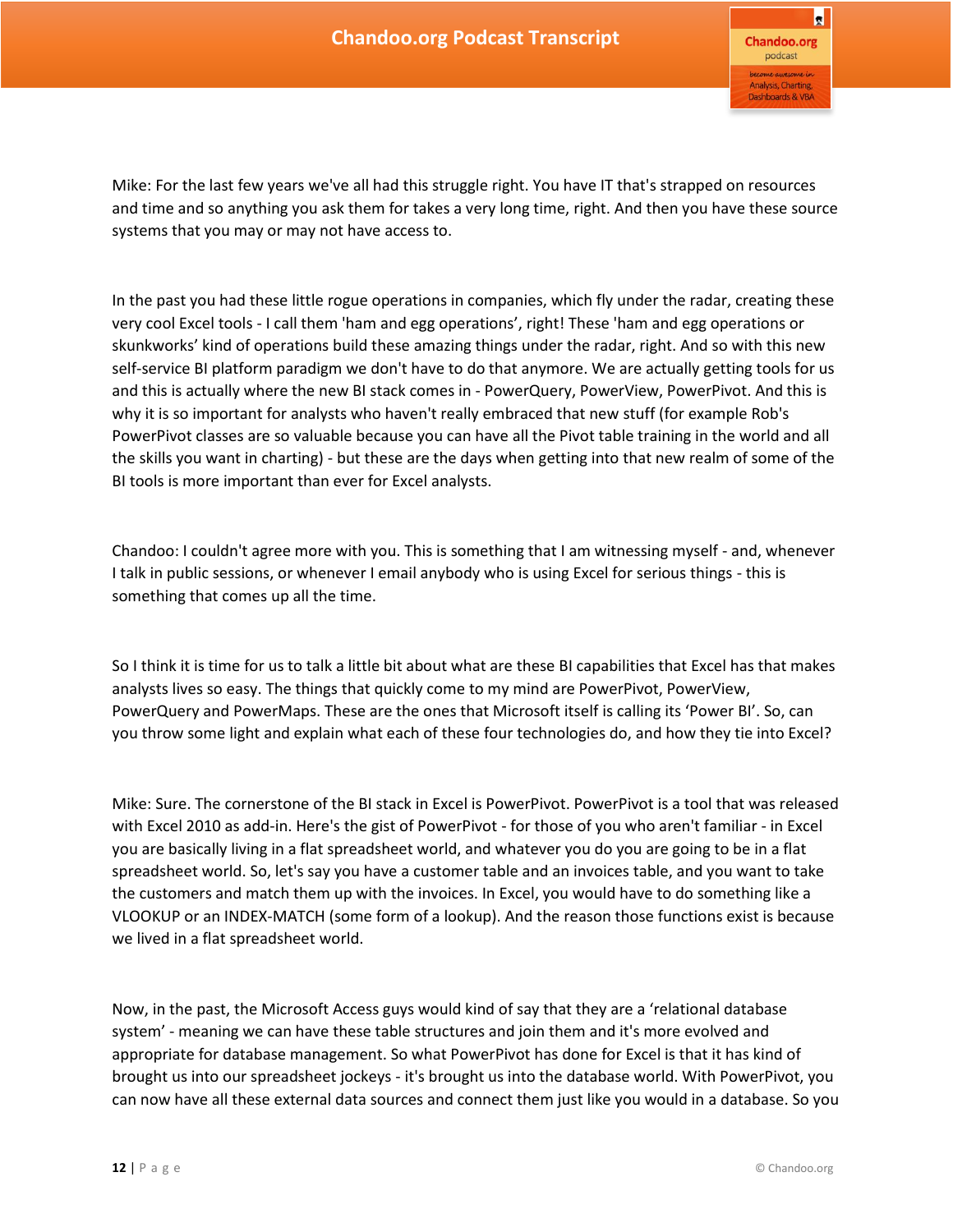don't necessarily need lookups anymore - you don't have to have these VLOOKUP and INDEX-MATCH formulas - because you can absolutely connect that customer table to that invoices table.

And that's done a couple of things for Excel analysts - 1) it's basically opened up our world to this notion of managing data outside of a flat file concept (we are now no longer living in a flat file; we are now living in a very robust relational data model that can and does live in Excel now that we have PowerPivot); 2) with PowerPivot you have this freedom to start grabbing data sources from all different sorts of places - SQL server, the web, text files, any kind of ODBC connection you have (Hyperion, Oracle or anything that you can connect to can be sucked into PowerPivot) and then relate it. At no other time have Excel analysts been able to do more with the data they have.

So when you talk about data management, PowerPivot has really kind of pushed us forward. Then, on top of that you add something like PowerQuery (which used to be called Data Explorer) and you are not only able to connect to many different types of sources, but you can actually start manipulating those sources in memory, and create these repeatable processes. I remember when I was starting off as an analyst, I used to have to pull data into Excel - and what I did was connect to the data source with Microsoft Access and then I would write 45-55 queries that would step by step do something to that particular data source - it would either truncate, or remove columns or add columns or do a calculation. So every day I would set it up as a nightly process which would get the data and then perform these 45 update queries that would do things to that data source. So what I was doing there was something called ETL (I didn't know it at that time) – 'Extraction, Transformation and Load', where you are shaping the data to what you need. And Excel analysts do this all the time. You may not know it, but you're doing it all the time.

The minute you bring some sort of data source in, and then remove rows and add summaries and add a column - and if you do this in a regular basis - you are essentially doing ETL. Now you don't necessarily know you're doing ETL, but that's what you're doing. So for you guys PowerQuery is very powerful because you can actually build those steps and processes inside of the PowerQuery query. You can basically set up a query to go get a data source, perform these 8 or 9 little actions to shape and mould the data source the way you need it and then once you have it, you can simply hit 'Refresh'. It's an ETL tool, right.

Chandoo: Yeah. I think the first time I played with PowerQuery (it used to be called DataExplorer back then), I was really impressed by how easy it was. I used it as a part of my online PowerPivot training class. Until then, I was showing students how to manipulate data using SQL because such manipulation inside PowerPivot or in Excel would be very costly. You would have to write a lot of complex formulas and wait for them to be calculated and there was always a chance of making a mistake. Whereas in SQL, you can just do it in one simple step. So I was showing them how to do this with SQL until I saw what DataExplorer or PowerQuery can do - and I was really impressed. This is like cutting all those extra steps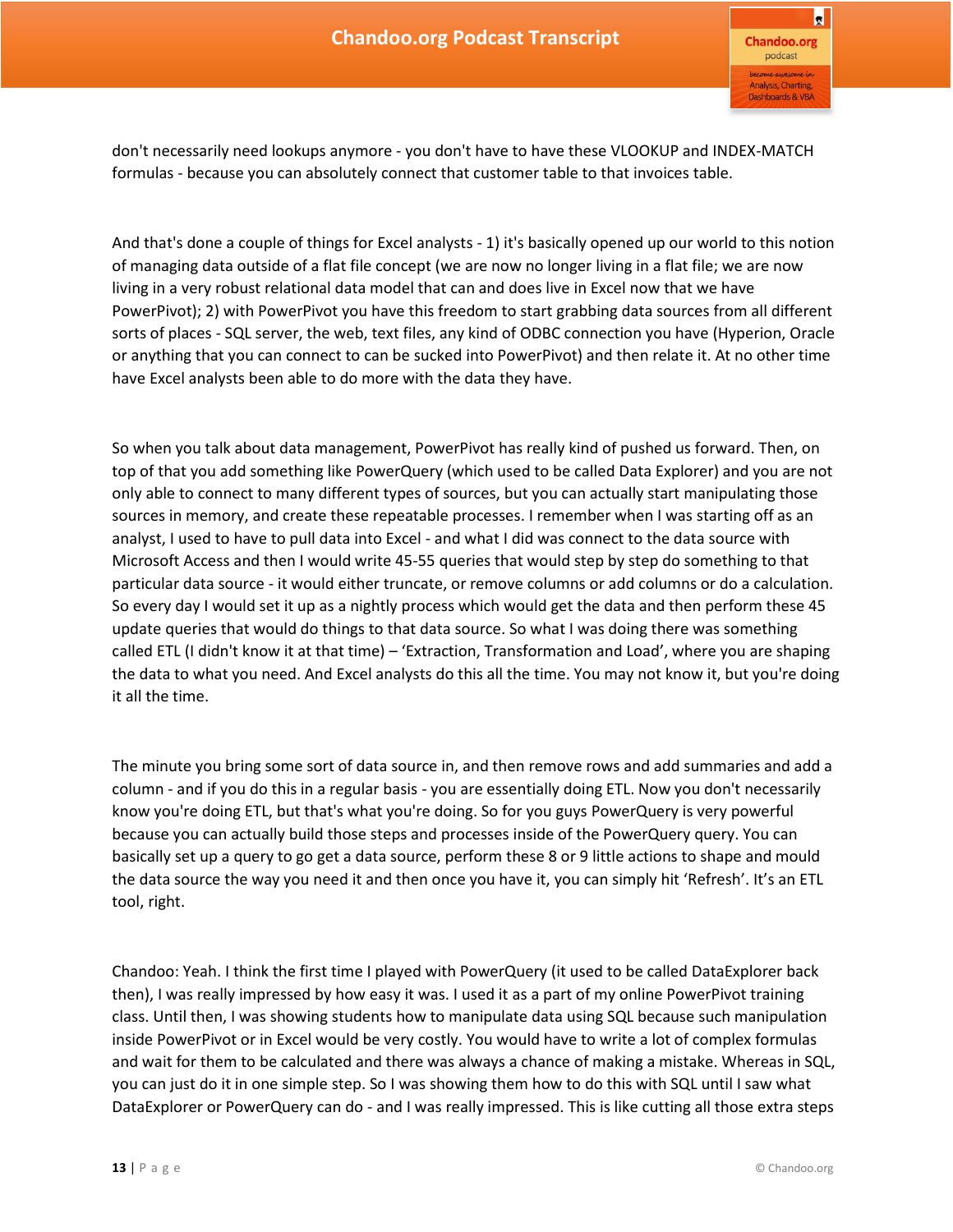and giving users the real power to manipulate or shape the data the way they want, without waiting for IT or the database administrator to help.

Mike: Yeah, that's right. I'm going to make a sacrilegious statement here - I think that of the new BI tools that are involved in the 2013 Power BI launch and available to us, I think PowerQuery is probably the most powerful, right. Now, we may not realize it because it's got a complex set of learning curves like the M-language. There are some things we can do through the interface, but I don't think the interface options that we see there even begin to touch what we can do with PowerQuery. And I think, in a lot of ways, it might be THE most powerful tool in the BI stack for Excel users because of our ability to automate these actions that we can take with these data sources. And they don't even have to be data sources. You can just have an Excel table and you can build things that you would normally technically build with VBA - you can build them in PowerQuery, and if PowerQuery M-language code is able to run on Excel services or in a SharePoint environment someday, then it may very well be our one way to keep our ability to automate when we're in the cloud with our Excel dashboards.

Chandoo: Yeah. It certainly is a very exciting piece of technology. I totally agree with you about the learning curve aspect also. I don't think it used to be called M-language (and I don't remember the other name), but it is like a mixture of JavaScript and SQL and something else!

Mike: Yes.

Chandoo: In Data Explorer you have to write these queries and if I remember correctly there was no proper documentation for it at that time. I kind of struggled a little bit but I figured out some of those things after spending some time. But, I agree with the learning curve aspect and probably in a future podcast or an article, I will talk about some of those things that PowerQuery can do and how to use this M-language.

Mike: Yeah. I think Chris Web is coming out with a book about all the cool things you can do, and believe me; I will be stealing heavily from his book!

So, now on to the other two tools namely PowerView and PowerMap. PowerMap is a very cool functionality, but it is a little bit more limited in use because not every company is interested in 'location intelligence' (intelligence that's based in a map). But, if you are or your company is, then PowerMap is good.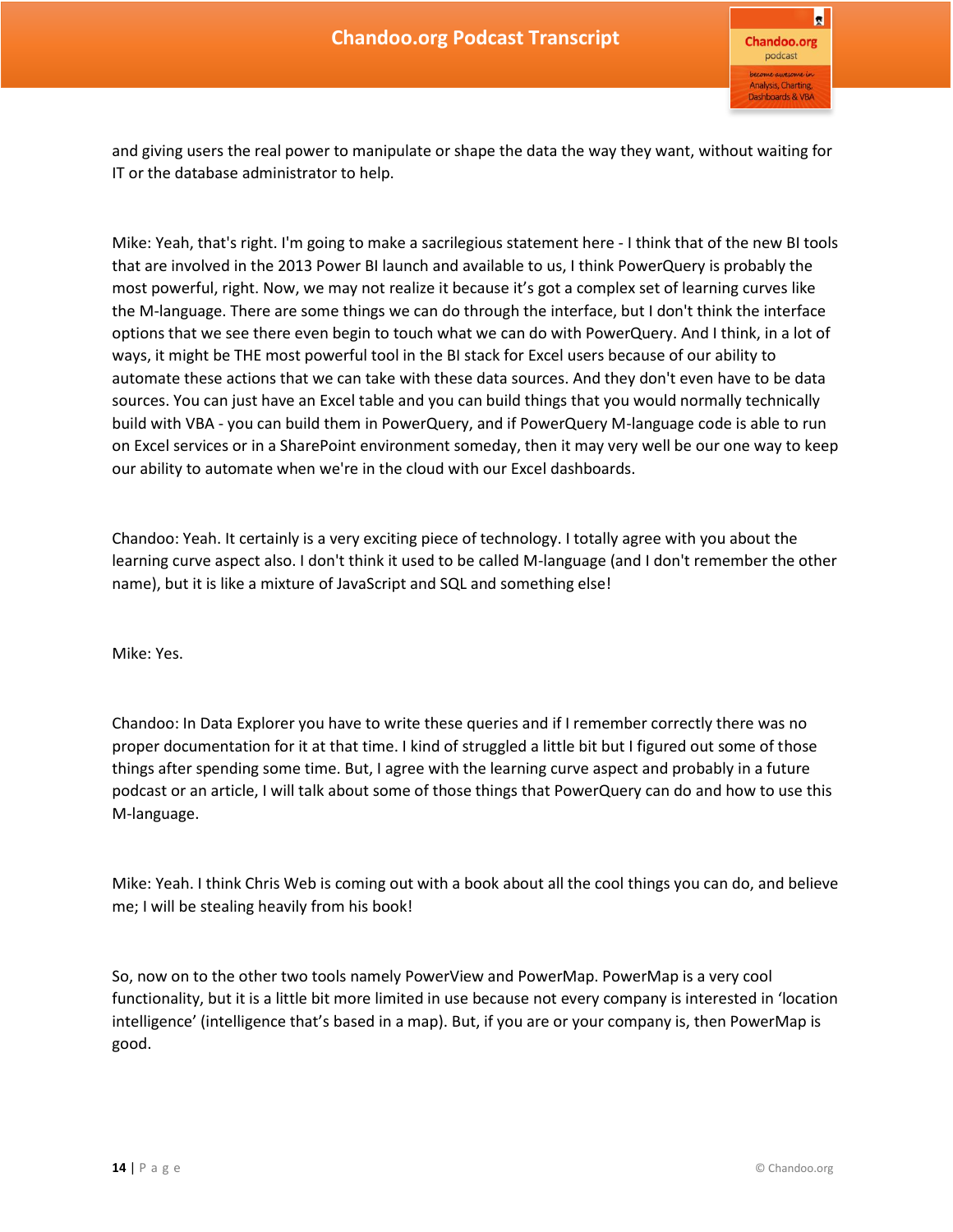And then, of course, you have PowerView which (I feel) is not quite ready for prime time, is a little slow especially on the server, and has some quirky aspects to it. I like it and the direction we're going and I feel like it's the first generation of something that could possibly be good. PowerView is a dashboarding mechanism with which you can quickly build these very slick, interactive dashboards without using a lot of VBA or form controls. And it's all within this 'Power BI' framework. But, it is a little clunky at this point in time. Have you played with it?

Chandoo: Yeah, I played with it and somehow PowerView (in my view) has the ability to make me feel powerless.

Mike: Yeah.

Chandoo: What I feel is that the way we are used to dealing with everything in Excel is - for example, you could add a text box or a pivot table and somehow tie that with everything else in your workbook – so, it's like a massive interconnected web within Excel. Let's say that I have a cell where I type my name - I can link that name to my text box or I can get that name and display it on top of the pivot table or apply conditional formatting to it. Whereas, PowerView is a new family member to this interconnected web. PowerView can get all the data, but we cannot use that information anywhere else in Excel. We cannot use the intelligence captured by PowerView and integrate it with something else that's already in Excel, because PowerView sits in its own separate PowerView sheets – and they're completely untouchable. You cannot do anything with it.

Mike: Yeah, you're right. PowerView is like a foster kid that you have and the only reason you have him is because the Government is paying you \$600 a month! - He's angry, often in his room and he really doesn't really play well with the other family. There's some attractiveness to him, but he's still a little clunky, right!

Chandoo: Yeah!

Mike: So, PowerView is like that weird foster kid that you just have for the money!

Chandoo: I hope Microsoft realizes that. Excel works because of its grid nature - anything can be linked to anything else.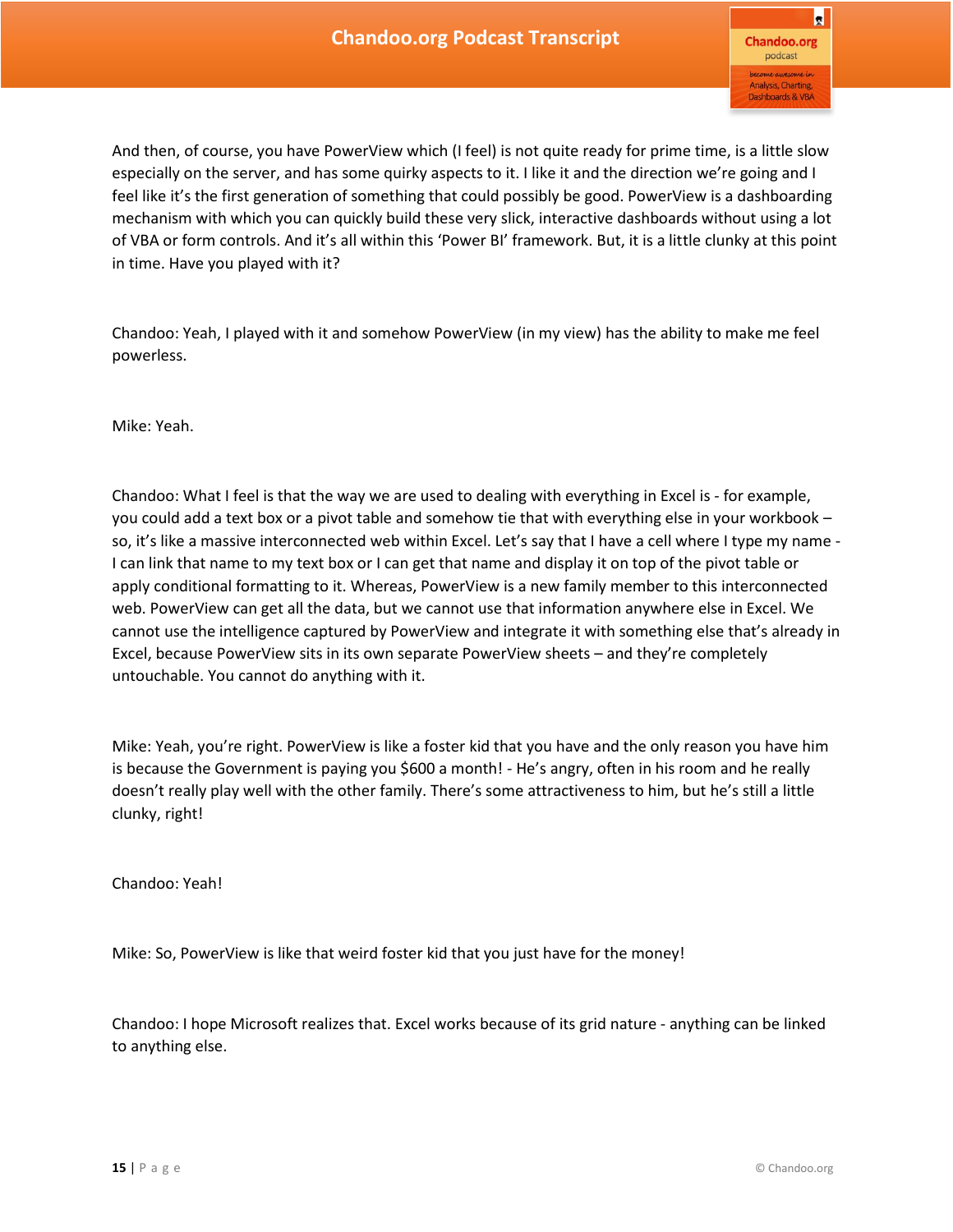Mike: Yes.

Chandoo: If you're adding a new functionality to it, you should keep the paradigm because then people will readily adopt it.

Mike: Yeah. I think PowerView is kind of connected to the grid by way of PowerPivot. PowerView is kind of twice removed from the grid but it does kind of fit in into some aspects of the architecture.

Chandoo: Yeah, it does.

Mike: You have it fitting into pivot tables. But I think you're right that when you are building a dashboard (especially if you've already built some pretty amazing dashboards) - and it's clear that the little things count for your dashboards – the little touches which often involve text boxes or dynamic labels or VBA code for automation (that involves way too much work for the value it gives) but it is the nuance that it needs. I remember I was looking at your 'vacation dashboard' because I gave someone a copy of it for service scheduling – it was amazing because I realized that it's the little touches that make it.

When people think about a dashboard they think it'll be these big things like a bigger chart or gauge or something to that effect. – But, it's amazing how subtle these things have to be. – Even something as simple as coloring will push it to the realm of either effectiveness or ineffectiveness.

And when you deal with something as clunky as PowerView, you lose the ability to do the surgical strike changes that you (as Chandoo) or other folks (who are really good with dashboards) do with dashboards, to make subtle changes to these intricate areas. And PowerView is just way too broadsweeping to be able to do that. That's why I don't feel like they're effective. I hope that makes sense.

Chandoo: It makes perfect sense. Thanks for all the kind words about the 'vacation dashboard'. I'll link to that in the show notes so people can take a look at it to see what Mike's referring to. But, I totally agree and it's the precise feeling that I get when I look at PowerView. As a person who is teaching and always learning Excel, my mind (when I open Excel or look at it) always asks – "How can I use this with everything else that is in Excel?"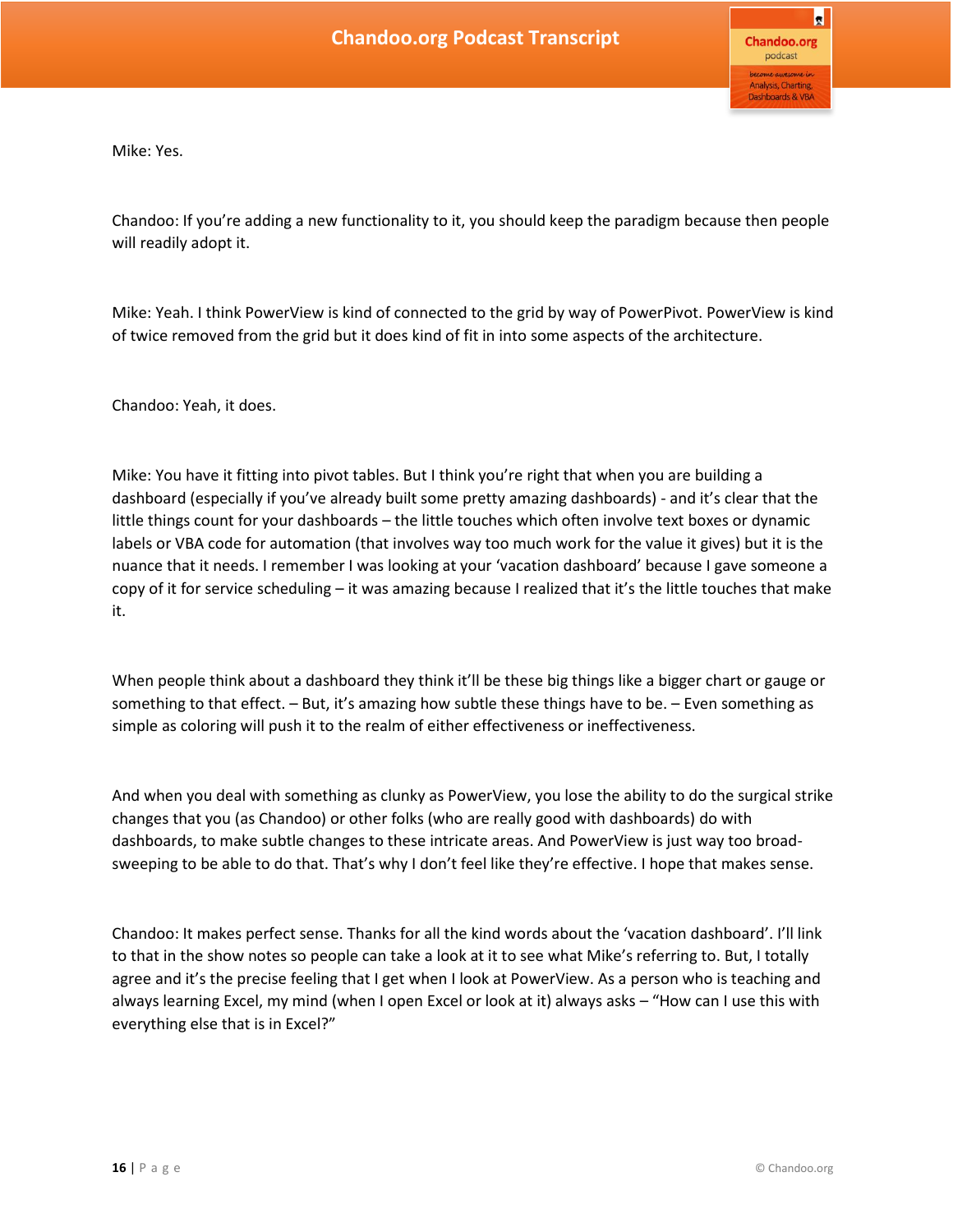PowerView is the end product, there's no other use for it. Whatever PowerView creates has to be consumed as it is. I cannot make any changes to it nor can I link it up with anything else. So that's what surprises me a little bit, but I hope Microsoft will eventually take it to a place where it plays nicely with everything else in Excel.

Mike: Oh yeah. The optimist in me says that this is version 1, and may have been released a little too early, but we'll chalk it up to that and hopefully it'll get better.

Essentially that's the BI stack in Excel – these four products.

Chandoo: Now let me ask you this question, "If I am an analyst who has so far worked only with Excel (and maybe Access or SQL server once in a while) and now I've heard about these Power BI tools at my disposal – how should I start learning these things?" What kind of recommendations do you have? Do you suggest some books or courses or blogs? How should this analyst start his or her journey?

Mike: There are a couple of things that I always recommend. If you're an Excel analyst and you keep hearing about or reading articles or blog posts about PowerPivot and PowerQuery, you get sleepy! I feel like that too and I force myself to read them!

Here's one thing that's happening (and you may not realize it) is that all this talk and buzz around PowerPivot, PowerQuery and all this Power stuff isn't necessarily a new functionality that is just going to come and go. I think this is THE direction. This is THE shift in what we consider to be an Excel analyst.

The publishing company, Wiley, recently asked me to do a presentation on 'Top ten jobs for Excel gurus'. As I was thinking about it, I realized that one never sees a job for an Excel analyst on a job board.

Chandoo: Yeah.

Mike: The point I'm making is that you're never going to see a job that says 'Excel Analyst'. There are hundreds of jobs that involve Excel (and some of them involve Excel heavily) and as a matter of fact your success and your ability to move up and get bigger and better salaries revolves around your skill sets in Excel and managing data. Similarly, you'll never see a job for 'PowerPivot Developer'. – It's just the way it is.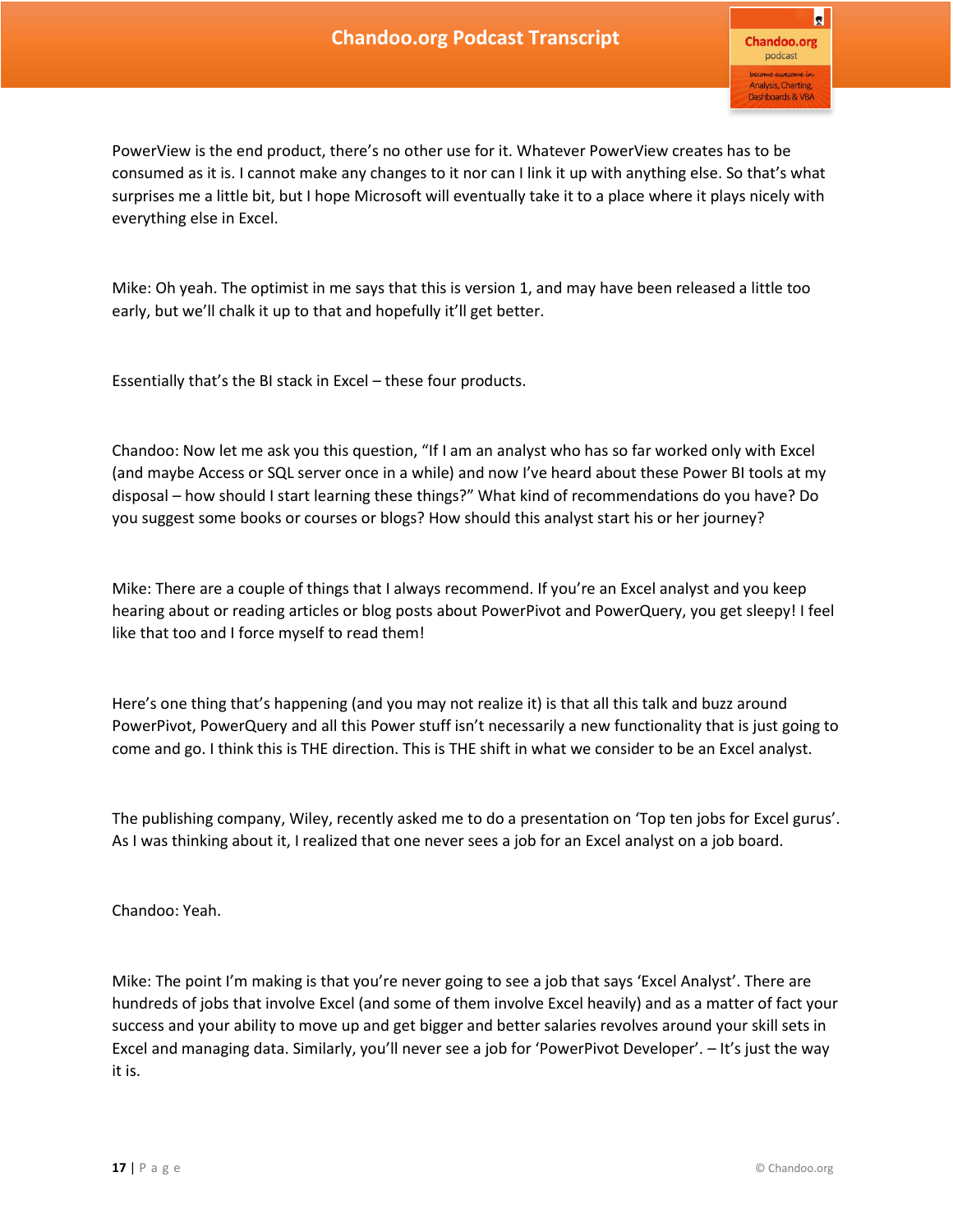So when you look at a job for 'Sales Competition Analyst', you just know that in the background and the daily operational things, you'll be using Excel. You're going to have to have heavy Excel. In the immediate future, when you see something like 'Business Intelligence Analyst' just assume that you're going to have to have some ability to interact with relational databases, OLAP cubes, an ability to understand the data sources that are out there (like Enterprise and Data Marts that are in SQL Server) and how to get those down in your dashboards which are in Excel. So it's just going to be assumed that you know PowerQuery and PowerPivot. It's just going to be one of those things like when you look at a job – there is no job out there for an Excel guru – it's just the job that involves heavy Excel. In the future, all these jobs are just going to involve the ability to understand relational databases and do these things (that right now) Excel analysts don't do.

Chandoo: I agree with you. In fact, once every week or two, I get an email from a reader who says "I want to learn Excel a lot more. Can you suggest the kind of job opportunities I'll get if I learn Excel?"

I give them the same answer – "There's never a job specifically for 'Excel Analysts'. - Nobody in their sane mind will advertise saying that they need a person with Excel knowledge.

Mike: The closest that you'll get is that "I need an Excel VBA Developer". And, the only reason you'll see that job is because some evil dude left some crap program that this manager has to take care of  $-$  so he's going to unload it on you. That's the only reason you'll see something about Excel. So, I love this concept about - "What job can I expect if I do learn Excel?" Well, basically name it right.

Let's say that you're listening to this podcast and just by virtue of that, you're deeply involved in the Excel world - because no nerd is going to sit here and listen to this thing if they're not! Who is listening to this podcast? The playlist on the iPod isn't Howard Stern, Chandoo and then the 'Opie and Anthony' show. It's just not happening – you're not sandwiched there. So if you're listening to this podcast you're obviously heavily involved in Excel. And if you are, then you have this need to keep learning more things about the tool that you're working with. And if you're still doing that, just realize that your world has just changed. - All of our worlds have changed because we are now no longer just 'Excel Analysts'; we are also 'Database Managers'. We are 'Analysis Services Analysts'. We now have to know all these technologies that we had nothing to do with before.

So for some of you who have cut your teeth in Microsoft Access, learnt about relational databases, worked with OLAP cubes and Pivot Tables before, it'll seem familiar. But the rest of us are going to have to catch up. There are a couple of things you can do to get caught up - download those PowerQuery, SQL Server Analysis data mining tools, and PowerPivot add-ins and just start playing with them. Rob Collie's blog posts on his blog are excellent to start going through – I would recommend starting from the archives and going all the way back in time and then go forward. Rob Collie and Bill Jenin have an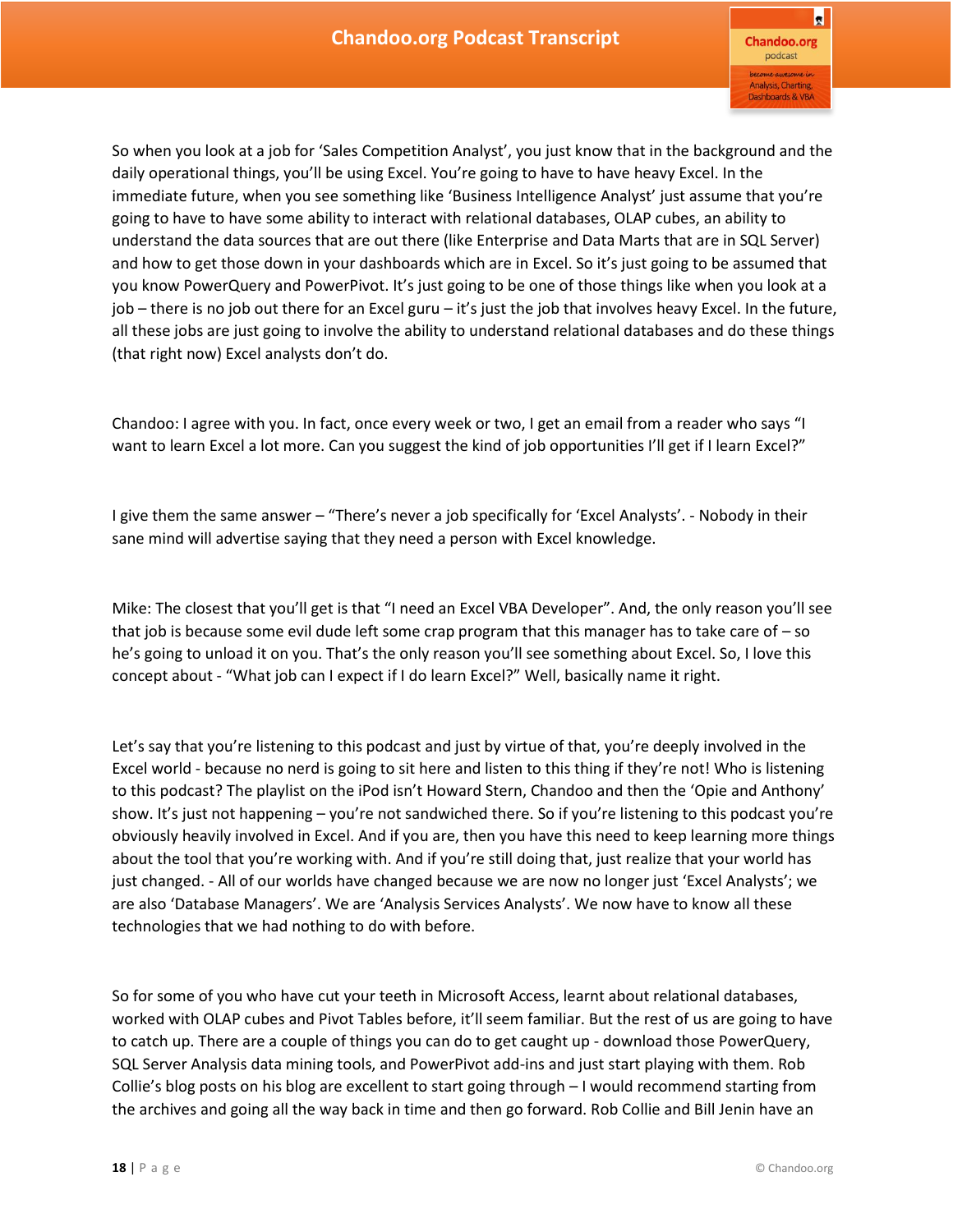R **Chandoo.org** podcast Analysis, Charting, **Dashboards & VBA** 

excellent book out now called 'PowerPivot Alchemy' and Rob Collie has an excellent book called 'DAX Formulas'. There's also a relatively new book called 'PowerPivot Data Models' by Marco Russo and Alberto Ferrari. These are excellent sources. Also, of course, Chandoo put out some excellent courses on PowerPivot through the web. If you don' have a lot of time, or if you want to learn at your own pace, these courses that Rob and Chandoo put on are great tools. They're definitely worth it because whatever money you spend on it will only be a fraction of the amount of experience and job opportunities you'll get. Besides, you can always ask your company to fund it.

Bill Jenin and I also have this live 'BI boot camp' coming up in Bentonville, Arkansas. It's a live event from April 22 - 24 in Bentonville, Arkansas. The reason it's in Arkansas is because there is a whole host of companies out there that revolve around Walmart. – It's just a giant corporate center there and we're going to start walking anyone who registers through these Microsoft BI tools - showing them how to start thinking about them and how to move up from these flat file spreadsheets to these new concepts of relational databases, analysis services, how to start doing cool things with the data-mining tools, PowerPivot and PowerQuery. We're expecting to have fun. I love live events even though they are far less available for a lot of people – so if you're not in the US or if you're not available in April or you don't have time – you will miss it. But live events have their own benefits because not only are you learning from the instructors, but there's also a live dialog going on and you can share your experiences about these tools with other people too. It's a different energy, right?

Chandoo: It is. One thing that I like about live events is that whenever we're talking about any kind of transformation in thinking – and that's what is required for PowerPivot and these other new technologies – your mindset needs to change – and that can happen a lot faster when you are in a classroom face to face with an instructor. Whereas in an online setting, or book reading, you'll probably have to do this a couple of times before you can get that epiphany – "Oh God, this is how it works!" Whereas in a live class you'll see it, you're talking, you are completely in there and so you feel that transformation a lot faster.

Mike: Oh, yeah. I think it has something to do with the fact that you're also removing yourself from your familiar environment and putting yourself in a place that is dedicated to learning.

Chandoo: Exactly.

Mike: You're not at your desk looking at a webinar or a screencast when all of a sudden your e-harmony bubble pops up and says "I have somebody new for you!" And then the next thing you know is that Chandoo is just speaking to the wall! He's not talking to anybody because you're now with e-harmony!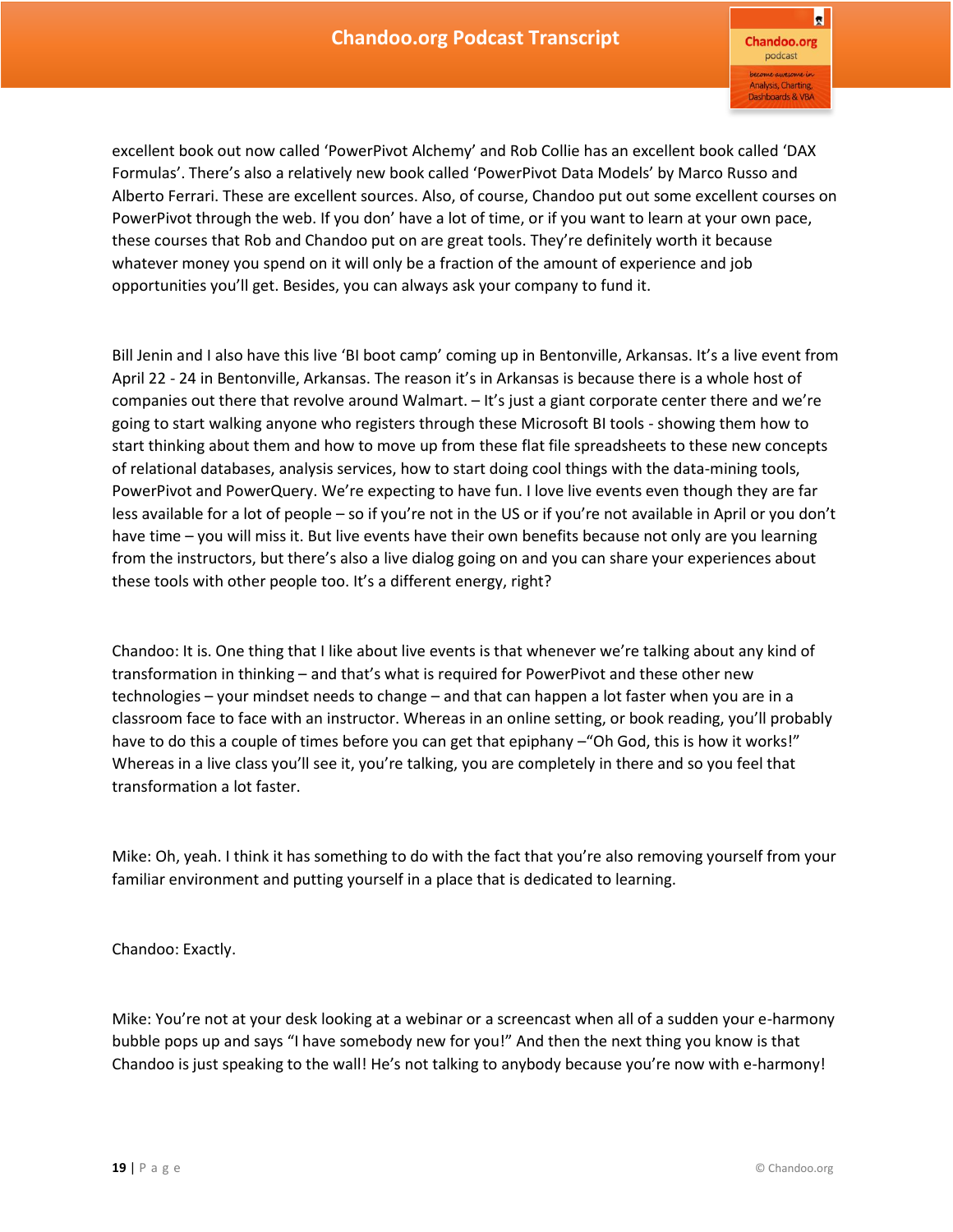With live events – you're there, you're in it. That's also another way to get your foot into Power BI – by paying me!

Chandoo: I think anybody who wants to learn these technologies has to be prepared to spend some time and energy – that's the primary criteria. If you're not willing to spend some time to learn and nurture yourself, then this knowledge isn't going to be automatically transferred into your mind with no effort (on your part). You have to invest time. People who're still listening to this podcast (which has been going on for over an hour now) can safely assume that they are investing their time and energy to learn. Paying Mike, Bill or somebody else for a book or course is just a few cents when compared to how much knowledge you would gain out of this.

## Mike: Yeah.

Chandoo: Congratulations on this class. I hope it fills out quickly and that you unleash a new bunch of people equipped to be Power BI folks who will use these new technologies to make a lot of positive change in their work environment.

Mike: Yeah, that's the goal. And I hope that the message here today is - Forget the courses, events, books and all the selling. Just put that to the side for a second. Forget the e-harmony account and the foster kid PowerView application. We are into one hour now and if you walk away from this podcast with "The world of Excel reporting has changed. It just has." You're in a new environment where you are no longer living in a one-dimensional spreadsheet world. It is beneficial for you to start looking into what these Power BI tools are. How can I start earning about relational databases management and things like that? So, all joking aside, if you can get into some sort of a learning mode to get these new tools under your belt – it's better for you.

Chandoo: Yeah, I agree with you. Now I'm going to talk on behalf of Mike. There are two exciting things that Mike has agreed to do – one of them is that anybody listening to this podcast can go to a link that I'll put in the show notes where they can get a 10% discount on the registration of their live class from April 22-24 (the discount code is 'chandoo'). - That's for people who want to spend those three days with Bill and Mike, get hugely entertained and learn a lot more.

The second thing is: Mike also has an Excel add-in for creating better dashboards called 'Dashboard Tools add-in'. Mike has agreed to give away 50 copies of his add-in for anybody who comments on this post. So the first 50 people to comment on the podcast will get copies of Mike's 'Dashboard Tools addin'. To get this all you have to do is visit http://www.chandoo.org/session3, and that'll take you to a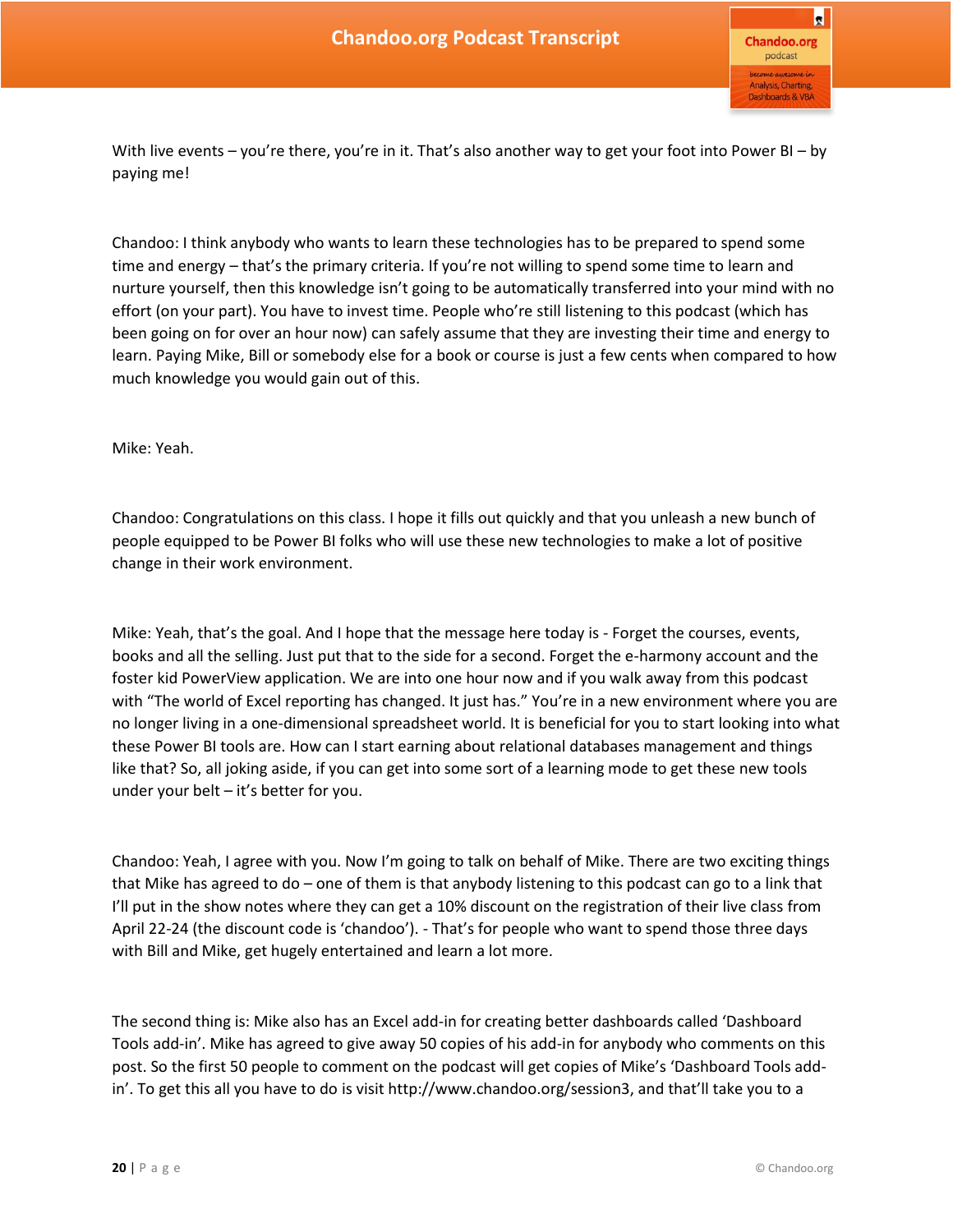page where all the podcast notes, resources and links will be mentioned. You can leave a comment there about your experience about Power BI or foster kids or anything else, and we'll give you a copy of Mike's add-in! And, if you are free and can travel to Bentonville, Arkansas from April 22-24, just grab this opportunity. I'm telling you that something like this doesn't happen often – they do this class once in a year or so – it's an opportunity that you cannot miss. So go there and use the discount code 'chandoo' to get 10% off. Do you want to add anything else, Mike?

Mike: No. Chandoo, I love the podcast format, and I think you should have more of me on – I think we should have a weekly ten minute discussion about something that's not Excel-related! It could be anything – neighbors with huge muscles who throw around clothes like burly men, or it could be eharmony, or online dating in general, or how we don't like our horrible children! – Something to that effect! But every week you should have ten minutes of non-Excel content. You can even call the segment –"Hi, I'm Chandoo and this is NOT Excel!"

Chandoo: Yeah! In fact we did the same thing when I was in Bill's house – I had a post on my website which said - "Ask Bill (Mr. Excel) anything" – and there were about 300 or more comments because people wanted to ask Bill all these questions. So I took this entire thing and I went to Bill's house to do an interview for two hours in which Bill, Rob and I were just laughing all the time! There's very little about Excel in that interview; everything is just jokes.

Mike: Ha, ha! Is it published? I haven't seen that.

Chandoo: No, I couldn't finish it because it was just so long – it was for about two hours and we were just drinking beer and chatting wildly. After I recorded it, I felt that probably this is just something that I'll keep in my personal library.

Mike: Right. For those times when you're alone!

Chandoo: Thank you so much, Mike. I know it's quite late for you. So thank you so much for joining us today and I wish you all the best with your 'Business Intelligence boot camp'. Thank you so much for all the insights and the information that you have shared.

Mike: Thanks, Chandoo, for inviting me to be on the podcast. I had fun. It was great and I want to do it again.